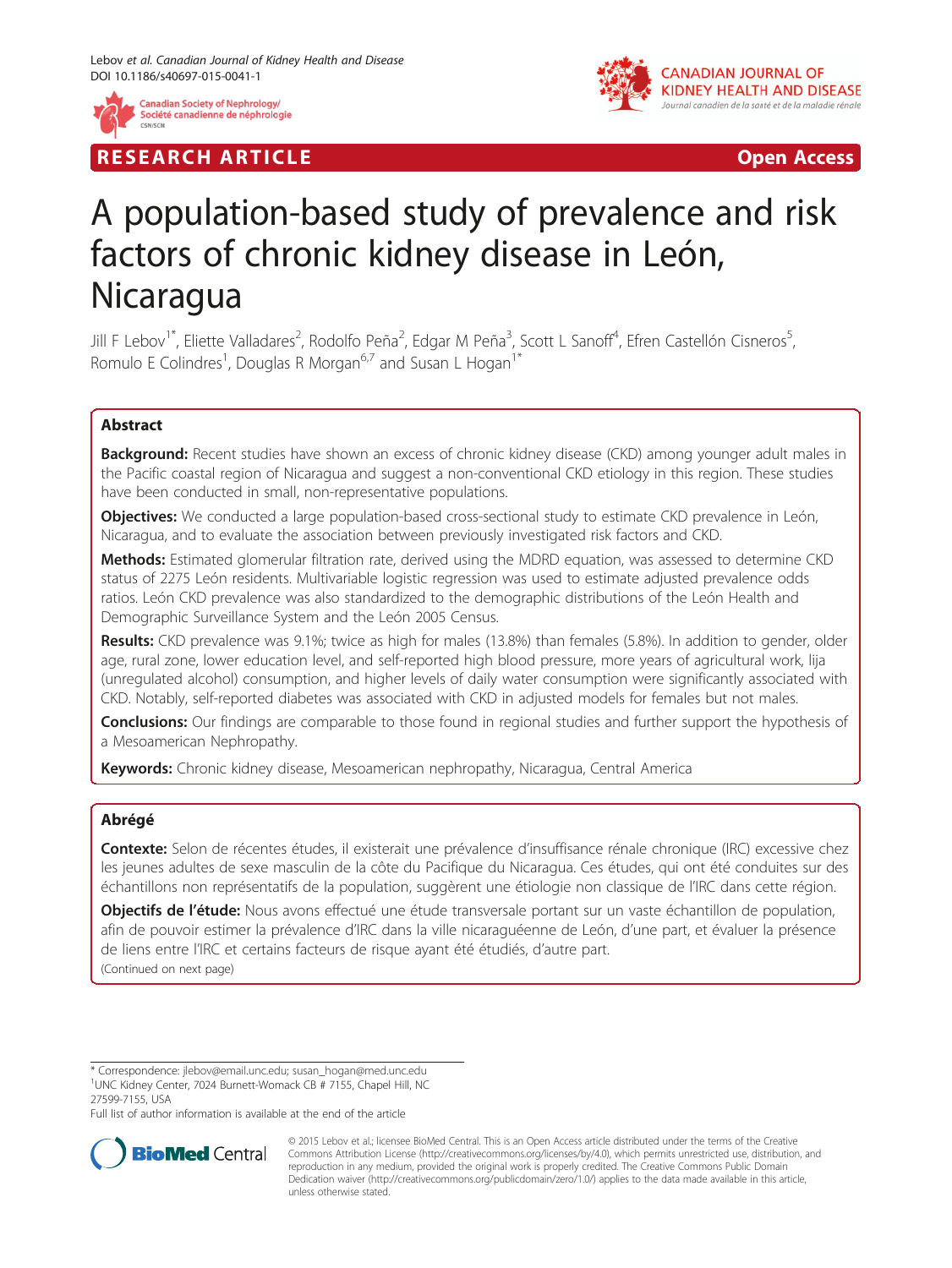## (Continued from previous page)

Méthode: Pour déterminer le statut d'IRC de 2275 résidents de la ville de León, nous avons utilisé le débit de filtration glomérulaire estimé, selon l'équation du MDRD. Une régression logistique multivariée a été utilisée pour estimer les ratios de probabilité corrigés de prévalence. La prévalence d'IRC de León a également été normalisée sur la base de la distribution démographique du Health and Demographic Surveillance System de León et avec son recensement de 2005.

Résultats: La prévalence d'IRC était de 9,1%; elle était deux fois plus élevée chez les hommes (13,8%) que chez les femmes (5,8%). D'autres facteurs ont été liés de façon significative à l'IRC: la vieillesse, la vie rurale, un niveau d'éducation faible, une hypertension autodéclarée, plusieurs années de travail en agriculture, et la consommation de lija (alcool non contrôlé) et de grandes quantités d'eau. Le diabète autodéclaré était également lié à l'IRC dans les modèles ajustés chez les femmes, mais non chez les homm es.

Conclusions: Nos résultats sont comparables à ceux des études locales et supportent l'hypothèse de l'existence d'une néphropathie méso-américaine.

## What was known before

Epidemiological studies suggest an elevated prevalence of chronic kidney disease in Pacific Coastal areas of El Salvador and Nicaragua, particularly among male agricultural populations. Prior research in this area has been limited to small sample sizes or mainly rural populations.

## What this adds

The results of this study, conducted among a large population-based sample of residents of the Pacific Coastal municipality of León, Nicaragua, confirm prior findings of high prevalence of CKD in this region and point to the likely contribution of non-traditional risk factors to this burgeoning regional CKD epidemic. Elevated prevalence appears to be concentrated in rural zones and among agricultural workers.

## Background

Several epidemiologic studies have described an excess of chronic kidney disease (CKD) among younger adult males in the Pacific coastal regions of Nicaragua and El Salvador [[1-6\]](#page-12-0). Investigations into potential risk factors for CKD in this region have observed associations between CKD and agricultural work as well as consumption of unregulated alcohol (lija) and water [[1-4,6,7\]](#page-12-0). However, results across studies have been somewhat inconsistent and findings are frequently based on small or non-population-based samples, resulting in analyses with limited statistical power and/or limited generalizability. Additionally, most research has been conducted in rural agricultural communities, while the burden of disease remains largely unknown in more geographically diverse areas.

Given the limited financial and human resources available in the health sector, a valid estimate of CKD prevalence is needed in Nicaragua to inform resource allocation and prevention programs. Moreover, the scarcity and prohibitively high cost of dialysis and kidney transplantation necessitate the identification of upstream risk factors. Using a population-based sample, our primary goal was to estimate the prevalence of CKD in León, Nicaragua. Additionally, we aimed to evaluate the association between previously investigated risk factors and CKD in this region.

# **Mathods**

## Study population

In 1993, the León Health and Demographic Surveillance System (Figure [1](#page-2-0): LHDSS) was established by randomly selecting 50 out of 208 pre-defined geographical clusters, with probability proportional to the number of inhabitants in each cluster. The system thus captures a representative sample of León residents, amounting to approximately 55,000 people in 11,000 households [\[8\]](#page-12-0). From this surveillance population, we randomly selected 3000 individuals aged 18–70. Written informed consent was obtained from all participants. Institutional Review Boards of University of North Carolina and the National Autonomous University of Nicaragua in León (UNAN-León) approved all study activities.

## Ascertainment of covariate and outcome data

Participants were consented and interviewed in their homes. A study nurse drew a blood sample, which was stored on ice and transported to the biochemistry laboratory at the medical campus of UNAN-León. Serum samples were analyzed for creatinine levels within 24 hours of collection. Study visits were conducted between April and September 2010 and October and November 2011 by trained staff at UNAN-León, and biological specimens were analyzed by qualified laboratory technicians.

#### Demographic and exposure definitions

Demographic indicators were sex, age, education level, household poverty, zone (urban vs. rural), neighborhood (Sutiava, Mantica or Perla) and source of drinking water. Drinking water source was categorized into four types: community source, indoor plumbing, own well, and other (includes people who obtain water from a river or stream, a neighbor, or purchased water in barrels or jugs). As participants could indicate more than one water source, these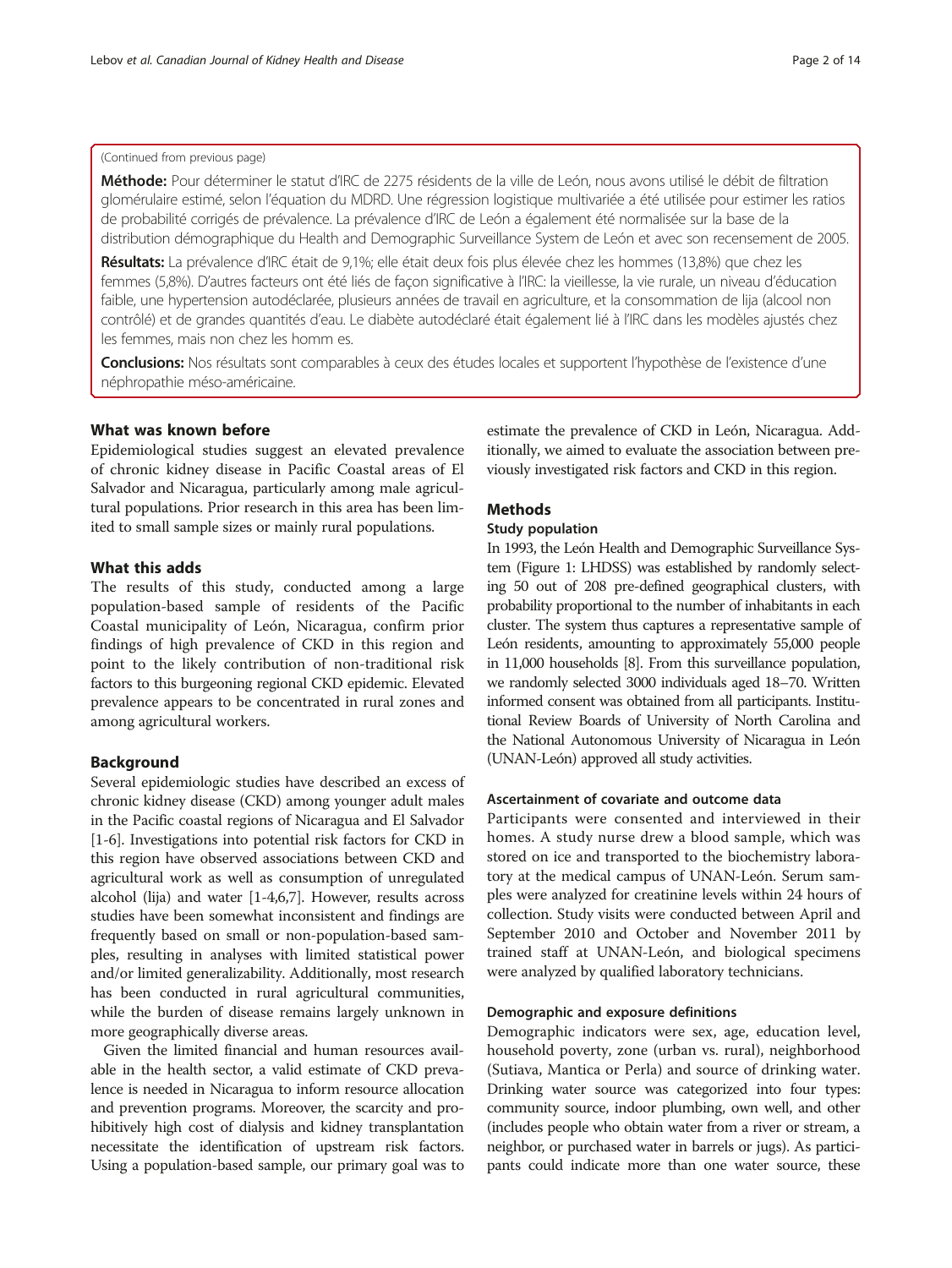<span id="page-2-0"></span>

categories are not mutually exclusive. A household-level relative poverty indicator, based on the unsatisfied basic needs index score [[9](#page-12-0)], was calculated using data collected through the demographic surveillance system (Additional file [1](#page-12-0): Figure S1). This poverty indicator has been validated in the Nicaraguan setting [\[10\]](#page-12-0). Poverty data were unavailable for 247 participants from the Sutiava neighborhood. Education level was categorized into four levels: no schooling or illiterate, primary school, secondary school and university/professional school. Diabetes and hypertension diagnoses were self-reported (Yes/No). Occupational and behavioral exposures evaluated included: number of years worked in agriculture, number of days per week consumed lija, number of cigarettes smoked per day; number of glasses of water consumed per day (ranked quartiles). To show the full range of the data, years of agricultural work was categorized into a 5-level variable (none,  $>0-4$ , 5–9, 10–14, and 15+); however, because the number of females in several of those categories was small, we also collapsed categories to create a 3level categorical variable for agricultural work  $(1, 1-9)$ , and 10+) in sex-stratified analyses.

## Outcome definition

Serum creatinine data were used to estimate glomerular filtration rate (GFR). The abbreviated modification of diet in renal disease (MDRD) equation for non-African Americans [[11](#page-12-0)] was chosen over the CKD-EPI equation to facilitate comparison of results between our study and other studies in the region. Markers of kidney damage and urinary abnormalities were not available; therefore the primary outcome of CKD was defined as an estimated GFR (eGFR) of <60 ml/min/1.73 m<sup>2</sup>, calculated using a single measurement of serum creatinine. Descriptive analyses were carried out in three categories of kidney function: eGFR <60 ml/ min/1.73 m<sup>2</sup> (presumed CKD),  $60 - < 90$  ml/min/1.73 m<sup>2</sup> (decreased GFR), and  $\geq 90$  ml/min/1.73 m<sup>2</sup> (presumed healthy). A dichotomous eGFR variable  $(<60$  vs.  $\geq 60$  ml/  $min/1.73$   $m<sup>2</sup>$ ) was used in analyses of factors associated with CKD. Values of eGFR above 150 ml/min/1.73 m<sup>2</sup> were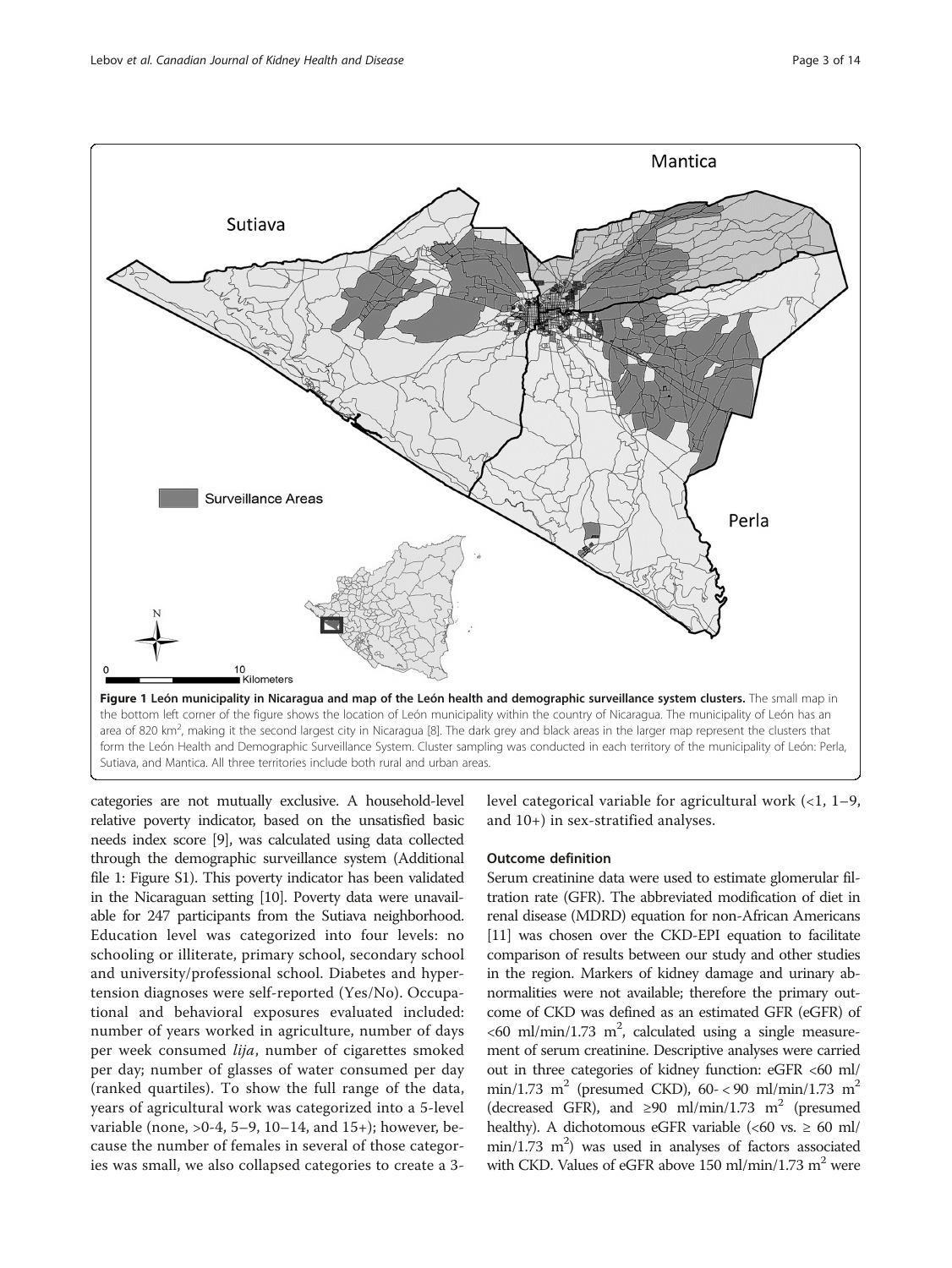truncated at 150 as levels above this are not considered an accurate measure of hyperfiltration [\[12\]](#page-12-0).

The measurement of serum creatinine was calibrated in anticipation of study commencement. One hundred samples across a wide range of serum creatinine levels were collected at UNC, divided into two aliquots and frozen at– 70 degrees Celsius. One aliquot of each sample was evaluated by the UNC Hospital Core Laboratory and the other by the UNAN laboratory. Values derived from Passing-Bablok linear regression analyses were used to convert the León-derived creatinine values to UNC-standardized creatinine values [\[13\]](#page-12-0). Because the UNC laboratory uses the isotope dilution mass spectrometry (IDMS) reference method to calibrate creatinine values, creatinine measurements in our study have been appropriately standardized for use with the MDRD and CKD-EPI methods [[11](#page-12-0)]. Participants' blood samples were analyzed using the modified Jaffe method to measure serum creatinine levels [\[14](#page-12-0)].

#### Statistical analyses

#### Descriptive analyses

Prevalence proportions of three eGFR categories (<60, 60 $-$ <90, ≥90) and 95% confidence intervals were calculated for measured covariates. Observations missing eGFR data were not included in prevalence calculations. Statistical tests were conducted to assess homogeneity of prevalence estimates across the three levels of eGFR: analysis of variance (ANOVA) for age and Mantel-Haenszel chi-square test for categorical variables. A p-value of <0.05 indicated a rejection of the null hypothesis of homogeneity across exposure and outcome groups.

CKD Prevalence estimates were directly standardized to the LHDSS population by age, sex, education, poverty, neighborhood, and geographic zone. Age-standardized prevalence proportions were calculated using 2005 León Census [\[15\]](#page-12-0) as the reference population.

#### Logistic regression

Variables significantly correlated with CKD in descriptive analyses were carried forward for review in factor analyses. A pairwise correlation matrix was evaluated with the plan of not controlling for both measures in statistical modeling when any two predictor variables attained correlations of 0.70 or greater. Bivariate logistic regression models were first fitted to evaluate the crude association between these factors and dichotomous CKD (eGFR  $< 60$  vs.  $\geq 60$ ). All multivariable logistic regression models were adjusted for potential confounders including age, sex, diabetes, and high blood pressure. In addition, we estimated adjusted prevalence odds ratios stratified by sex.

#### Comparison of MDRD and CKD-EPI equation

The MDRD study equation is reasonably accurate at eGFRs of less than 60 mL/min per 1.73  $m^2$ ; however, its major

limitations are imprecision and systematic underestimation of measured GFR at higher values, leading to overestimation of CKD prevalence. The CKD-EPI equation has less bias at high eGFRs and is more accurate for predicting adverse outcomes than is the MDRD equation [\[16\]](#page-12-0). To assess the extent of bias in CKD prevalence estimates, we calculated prevalence of eGFR < 60 overall, by sex, by age category, and by age and sex category using the CKD-EPI equation. For prevalence proportions <1%, the Wilson score interval was used to calculate 95% confidence intervals [\[17\]](#page-12-0); otherwise the standard Wald method was used. McNemar's tests for difference in proportions within subjects were performed to assess homogeneity of the CKD definition using the CKD-EPI and MDRD equations. Because CKD-EPI estimates are always lower than MDRD estimates, we used a one-sided p-value ( $\alpha = 0.1$ ). Using a Bonferroni correction for multiple comparisons, our critical value for significance was  $0.1/18 = .0056$ .

## Sensitivity analysis: Cutpoint for CKD case definition

EGFR < 60 ml/min/1.73 m<sup>2</sup> is widely accepted as an appropriate cutpoint for determining CKD; however, the potential for error exists with a single measure of serum creatinine to estimate eGFR. To assess the impact of potential outcome misclassification, we conducted sensitivity analyses comparing adjusted prevalence odds ratios using two additional eGFR cut-point criteria: <90 versus ≥90 ml/min/1.73 m<sup>2</sup> and <60 versus >90 (with eGFR from 60 to 90 excluded).

Analyses were performed with SAS version 9.2 (Cary, NC, USA). All significance testing was two-sided unless otherwise stated.

#### Results

Of the 3000 individuals initially selected to participate in this study, 2493 completed questionnaires, with 91% ( $n =$ 2275) also providing blood samples for analysis of serum creatinine. Seven percent of those approached were not available for interview, the majority of whom had migrated, and less than 10% refused. A number of participant demographic characteristics were different compared to those of the surveillance system (Table [1\)](#page-4-0), which is why overall and sex-specific prevalence estimates were standardized to population-representative surveillance and census population data (see Table [2\)](#page-4-0).

#### Standardized prevalence

Overall standardized prevalence of eGFR < 60 ranged from 7.6% (age-standardized) to 9.5% (sex-standardized), compared to a study prevalence of 9.1% (Table [2\)](#page-4-0). Agestandardized prevalence proportions for males and females were lower than crude prevalence proportions estimated using study data, overall and by zone. The pattern of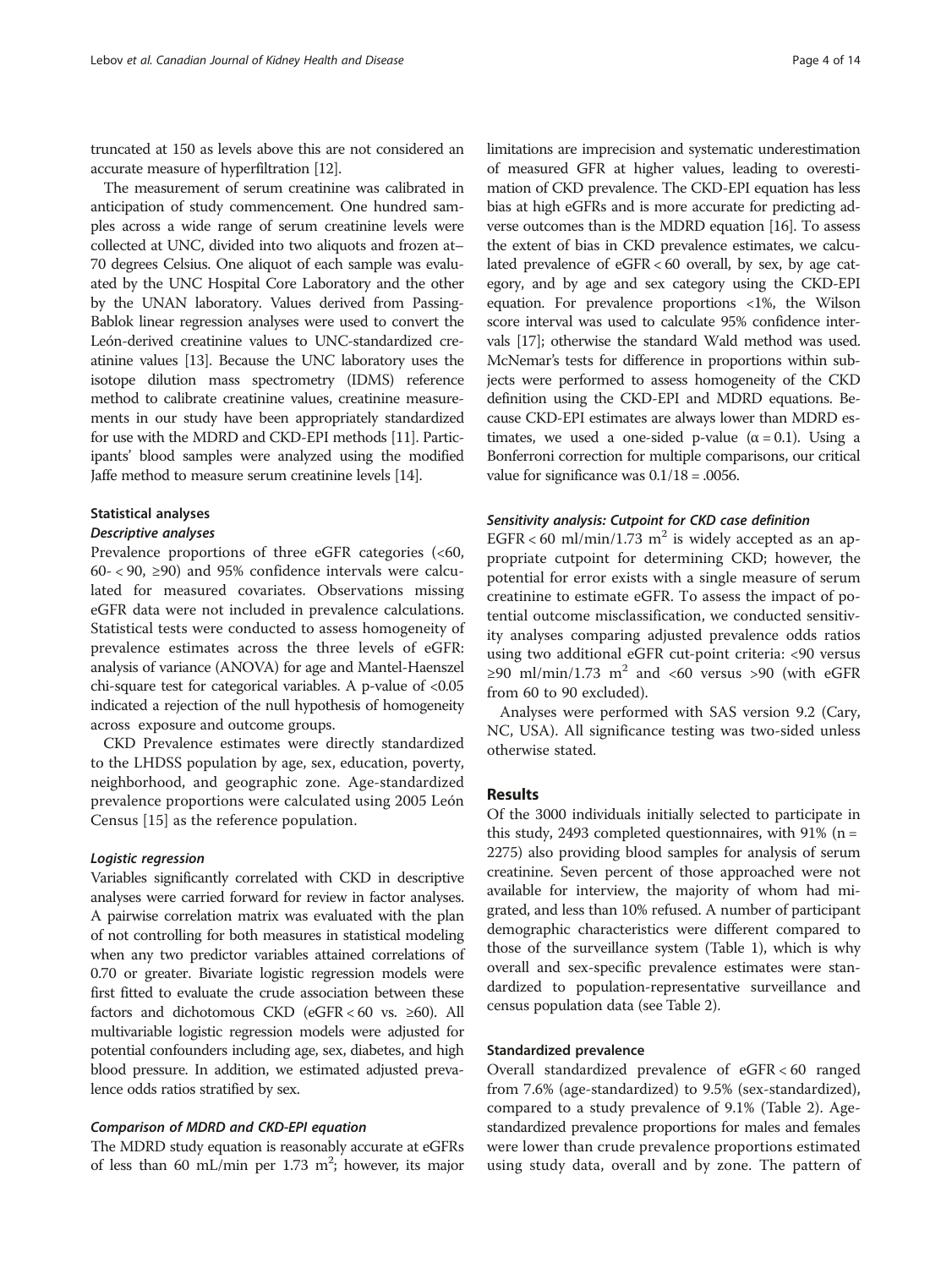| Indicator               | León health and<br>demographic | surveillance system* | Participants     |                      |         |
|-------------------------|--------------------------------|----------------------|------------------|----------------------|---------|
|                         | %<br>N                         |                      | $N^{\mathsf{S}}$ | p-value <sup>#</sup> |         |
| <b>Total</b>            | 32,591                         |                      | 2493             |                      |         |
| Geographic zone         |                                |                      |                  |                      |         |
| Urban                   | 23,392                         | 71.8                 | 1585             | 63.7                 | < .0001 |
| Rural                   | 9,199                          | 28.2                 | 903              | 36.3                 |         |
| Neighborhood            |                                |                      |                  |                      |         |
| Perla                   | 13,650                         | 41.9                 | 975              | 39.8                 | 0.0401  |
| Mantica                 | 9,240                          | 28.4                 | 668              | 27.2                 | 0.2399  |
| Sutiava                 | 9,701                          | 29.8                 | 809              | 33.0                 | 0.0008  |
| Education               |                                |                      |                  |                      |         |
| No schooling            | 3,649                          | 11.2                 | 251              | 10.2                 | 0.127   |
| Primary                 | 11,811                         | 36.2                 | 1020             | 41.6                 | < .0001 |
| Secondary               | 12,035                         | 36.9                 | 728              | 29.7                 | < .0001 |
| University/Professional | 4,933                          | 15.1                 | 451              | 18.4                 | < .0001 |
| Poverty index**         |                                |                      |                  |                      |         |
| Not poor                | 21,387                         | 65.6                 | 1207             | 54.7                 | < .0001 |
| Poor                    | 10,263                         | 31.5                 | 935              | 42.4                 | < .0001 |
| Extremely poor          | 941                            | 2.9                  | 63               | 2.9                  | 0.9347  |
| Age                     |                                |                      |                  |                      |         |
| 18-29                   | 13,594                         | 41.7                 | 595              | 24.3                 | < .0001 |
| 30-39                   | 7,154                          | 22.0                 | 781              | 31.8                 | < .0001 |
| 40-49                   | 5,727                          | 17.6                 | 489              | 19.9                 | 0.0031  |
| 50-59                   | 3,736                          | 11.5                 | 361              | 14.7                 | < .0001 |
| 60-70                   | 2,380                          | 7.3                  | 227              | 9.3                  | 0.0004  |
| Sex                     |                                |                      |                  |                      |         |
| Male                    | 15,214                         | 46.7                 | 1054             | 42.4                 | < .0001 |
| Female                  | 17,377                         | 53.3                 | 1434             | 57.6                 |         |

#### <span id="page-4-0"></span>Table 1 Comparison of León health and demographic surveillance system and participant data

\*Surveillance system data among residents aged 18–70. §

<sup>§</sup>Numbers within each variable do not sum to the total because of missing values and percentages were calculated based on available data for each variable. Percent missing GFR data for each variable is presented in Table [3](#page-5-0). Mantel-Haenszel Chi-Square test for homogeneity of proportions. \*\*Missing poverty data for participants from rural Sutiava ( $N = 247$ ).

higher prevalence among males and among rural residents was maintained.

#### Characteristics of participants

More women than men participated in this study (58%), participant ages were skewed toward younger ages, and 64% lived in urban areas reflecting the predominance of these characteristics in the León population (Table [3](#page-5-0)). The majority of participants had some education (primary 42%; secondary 30%; university or professional school 18%). Much of the study population were defined as living in poverty, with 42% considered poor and an additional 3% considered extremely poor. Most

## Table 2 CKD prevalence (%): study results and standardized results

| Overall                                                        |               |               |                 |                 |
|----------------------------------------------------------------|---------------|---------------|-----------------|-----------------|
| Study participants                                             | 9.1           |               |                 |                 |
| Standardized to LHDSS demographic data by:                     |               |               |                 |                 |
| Sex                                                            | 9.5           |               |                 |                 |
| Zone                                                           | 8.6           |               |                 |                 |
| Education                                                      | 8.8           |               |                 |                 |
| Area (Neighborhood)                                            | 9.0           |               |                 |                 |
| Age                                                            | 7.6           |               |                 |                 |
| Poverty                                                        | 7.7           |               |                 |                 |
| Age-standardized sex-specific<br>prevalence                    | Male          |               | Female          |                 |
| Study participants                                             | 13.8          |               | 5.8             |                 |
| Using age distribution by sex (2005)<br>León Census)           | 12.0          |               | 4.8             |                 |
| Age-standardized sex-specific<br>prevalence by geographic zone | Urban<br>Male | Rural<br>Male | Urban<br>Female | Rural<br>Female |
| Study Participants                                             | 9.8           | 17.8          | 5.2             | 7.5             |
| Using zone and age distributions<br>by sex (2005 León Census)  | 8.1           | 16.1          | 4.5             | 6.0             |

participants had access to water in the home, with 86% having indoor plumbing, while 19% of participants obtained water from a personal well, 9% from a community source, and 4% from other sources (percentages do not add up to 100 because categories are not mutually exclusive).

Few participants reported having a prior diabetes diagnosis (5%), and only 13% reported a prior diagnosis of high blood pressure. Thirteen percent of participants reported smoking  $\geq 1$  cigarette(s) per day, and 5% percent of participants reported drinking lija ≥1 time(s) per week, though only 2 of those were women. History of agricultural work was more common among men (64%) compared to women (30%) (data not shown). Forty-four percent of participants reported a history of agricultural work; of those, more than half reported working in agriculture for  $\geq 10$  years. The majority of participants (62%) reported drinking eight or fewer glasses of water per day.

# Prevalence of estimated Glomerular Filtration Rate (eGFR) <60

Prevalence of CKD among men was more than double the prevalence among women (13.8% vs. 5.8%: Table [3](#page-5-0)). Prevalence of CKD was significantly greater among participants in older age groups (20.1% for those aged 50– 59 and 29.9% for those aged 60–70). Mean age was highest for those with  $eGFR < 60$  (51 yrs  $\pm$  12) compared to those with  $60 \le eGFR < 90 (45 \text{ yrs} \pm 12)$  and those with an eGFR  $\geq$  90 (36 yrs  $\pm$  11). Rural areas had higher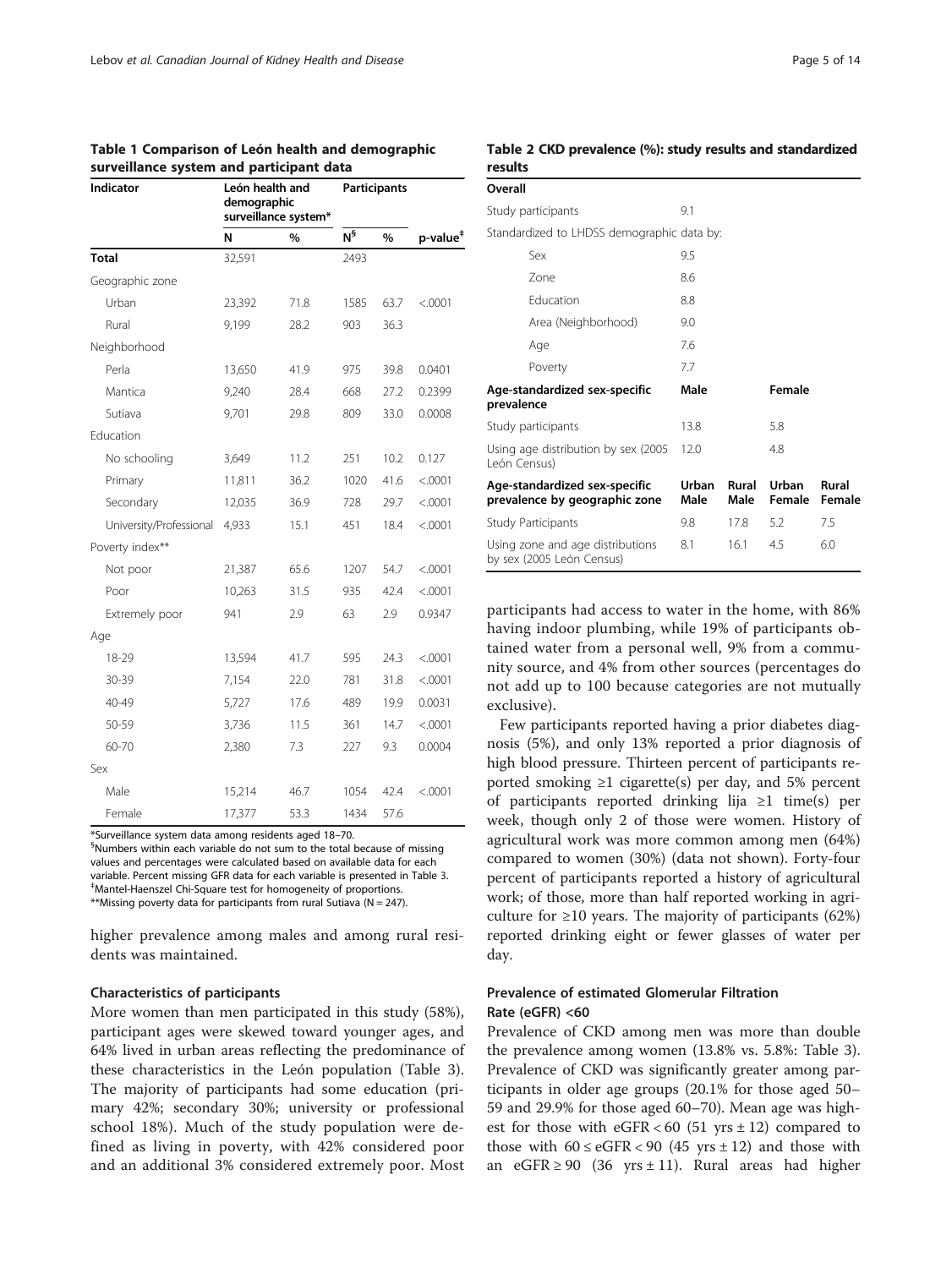|                                                  | $N(%)^{+}$ | <b>Percent missing</b> | Stratum-specific prevalence (95% CI) <sup>*</sup> |                    | p-value <sup>§</sup> |         |
|--------------------------------------------------|------------|------------------------|---------------------------------------------------|--------------------|----------------------|---------|
|                                                  |            |                        | $0 < = GFR < 60$                                  | $60 < = GFR < 90$  | $GFR = > 90$         |         |
|                                                  |            | <b>GFR</b> data        | $N = 208$                                         | $N = 493$          | $N = 1574$           |         |
|                                                  |            | $N = 218$              |                                                   |                    |                      |         |
| Mean $eGFR \pm SD^*$                             | 2493       | 8.7                    | $39 \pm 15$                                       | $78 \pm 8$         | $121 \pm 20$         |         |
| <b>Demographic Characteristics</b>               |            |                        |                                                   |                    |                      |         |
| Sex                                              |            |                        |                                                   |                    |                      |         |
| Female                                           | 1434 (58)  | 7.7                    | $5.8$ (4.6, 7.1)                                  | 19.9 (17.8, 22.1)  | 74.2 (71.9, 76.6)    | < .0001 |
| Male                                             | 1054 (42)  | 9.8                    | 13.8 (11.6, 16)                                   | 24.1 (21.4, 26.8)  | 62.1 (59.1, 65.2)    |         |
| Age (continuous)                                 |            |                        |                                                   |                    |                      |         |
|                                                  | 2493(100)  | 1.6                    | $51.4 \pm 11.8$                                   | $45.3 \pm 11.7$    | $36.2 \pm 11.4$      |         |
| Age (categorical)                                |            |                        |                                                   |                    |                      |         |
| 18-29                                            | 595 (24)   | 7.9                    | 1.6(0.6, 2.7)                                     | $9.1$ (6.7, 11.5)  | 89.2 (86.6, 91.8)    |         |
| 30-39                                            | 781 (32)   | 6.8                    | 3.8(2.4, 5.2)                                     | 14.6 (12, 17.1)    | 81.6 (78.8, 84.4)    | < .0001 |
| 40-49                                            | 489 (20)   | 8.2                    | 8.9 (6.3, 11.5)                                   | 34.1 (29.7, 38.5)  | 57.0 (52.4, 61.6)    |         |
| 50-59                                            | 361 (15)   | 6.1                    | 20.1 (15.8, 24.3)                                 | 35.1 (30, 40.2)    | 44.8 (39.5, 50.1)    |         |
| 60-70                                            | 227(9)     | 7.0                    | 29.9 (23.7, 36)                                   | 30.8 (24.6, 37)    | 39.3 (32.7, 45.9)    |         |
| Geographic Zone                                  |            |                        |                                                   |                    |                      |         |
| Urban                                            | 1585 (64)  | 8.8                    | $6.7$ $(5.4, 8.0)$                                | 20.8 (18.7, 22.9)  | 72.5 (70.2, 74.8)    |         |
| Rural                                            | 903 (36)   | 8.1                    | 13.4 (11.1, 15.7)                                 | 23.1 (20.3, 26)    | 63.5 (60.2, 66.8)    | < .0001 |
| Neighborhood                                     |            |                        |                                                   |                    |                      |         |
| Mantica                                          | 668 (27)   | 8.1                    | $6.4$ (4.4, 8.3)                                  | 20.2 (17, 23.4)    | 73.5 (70.0, 76.9)    |         |
| Perla                                            | 975 (40)   | 8.5                    | 9.0(7.1, 10.8)                                    | 26.2 (23.3, 29.1)  | 64.8 (61.7, 67.9)    | 0.0039  |
| Sutiava                                          | 809 (33)   | 5.1                    | 11.6 (9.3, 13.9)                                  | 17.6 (14.9, 20.3)  | 70.8 (67.6, 74.0)    |         |
| Education                                        |            |                        |                                                   |                    |                      |         |
| No schooling                                     | 251(10)    | 5.2                    | 22.7 (17.4, 28)                                   | 21.8 (16.6, 27.1)  | 55.5 (49.1, 61.8)    |         |
| Primary                                          | 1020 (42)  | 7.5                    | $12.0$ (9.9, 14.1)                                | 25.0 (22.3, 27.8)  | 63.0 (59.9, 66.1)    |         |
| Secondary                                        | 728 (30)   | 7.6                    | 3.7(2.3, 5.1)                                     | 18.3 (15.4, 21.2)  | 78.0 (74.9, 81.1)    | < .0001 |
| University/Professional                          | 451 (18)   | 7.3                    | 3.6(1.8, 5.4)                                     | 19.4 (15.6, 23.2)  | 77.0 (73.0, 81.1)    |         |
| Poverty Index**                                  |            |                        |                                                   |                    |                      |         |
| Not Poor                                         | 1207(55)   | 7.5                    | 7.5(6.0, 9.0)                                     | 24 (21.6, 26.4)    | 68.5 (65.8, 71.1)    | 0.3308  |
| Poor                                             | 935(42)    | 7.7                    | 7.9(6.2, 9.6)                                     | 18.7 (16.2, 21.2)  | 73.5 (70.6, 76.3)    |         |
| Extremely poor                                   | 63(3)      | 14.3                   | $9.3$ $(2.1, 16.4)$                               | 27.8 (16.7, 38.8)  | 63.0 (51.0, 74.9)    |         |
| Water Source <sup>††</sup>                       |            |                        |                                                   |                    |                      |         |
| Indoor Plumbing                                  | 1894 (86)  | 5.4                    | $5.6$ (4.6, 6.5)                                  | 17 (15.4, 18.5)    | 57.2 (55.2, 59.3)    |         |
| Community Source                                 | 198 (9)    | 0.5                    | $1.1$ (0.7, 1.6)                                  | 1.8(1.2, 2.3)      | 5.5(4.6, 6.5)        |         |
| Own well                                         | 414 (19)   | 1.5                    | 2.9(2.2, 3.7)                                     | $4.0$ $(3.2, 4.8)$ | 10.1 (8.9, 11.4)     |         |
| Other                                            | 82 (4)     | 0.3                    | $0.5$ $(0.2, 0.7)$                                | $0.6$ $(0.3, 1.0)$ | 2.3(1.7, 2.9)        |         |
| <b>Potential Risk Factors</b>                    |            |                        |                                                   |                    |                      |         |
| Number of times drank unregulated alcohol (lija) |            |                        |                                                   |                    |                      |         |
| None                                             | 2332 (95)  | 7.2                    | 8.5(7.4, 9.7)                                     | 21.8 (20, 23.5)    | 69.7 (67.7, 71.6)    | 0.0004  |
| $\geq$ 1 per week                                | 121(5)     | 8.3                    | 20.7 (13.2, 28.3)                                 | 19.8 (12.4, 27.2)  | 59.5 (50.3, 68.6)    |         |

## <span id="page-5-0"></span>Table 3 Stratum-specific prevalence of chronic kidney disease, León, Nicaragua by demographic characteristics and potential risk factors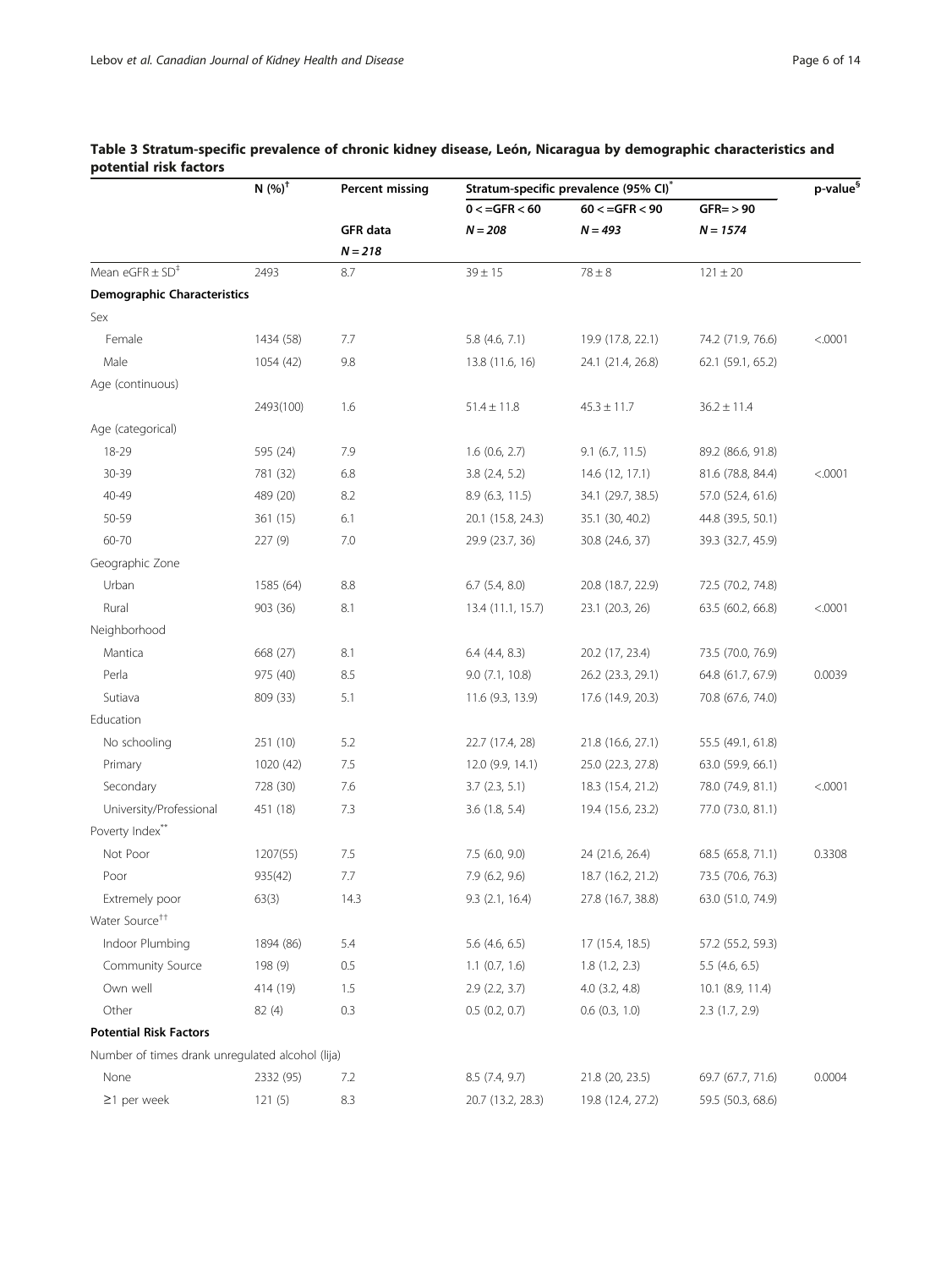| Page 7 of 14 |  |  |  |  |  |
|--------------|--|--|--|--|--|
|--------------|--|--|--|--|--|

|                                       | $N(%)^{\dagger}$ | <b>Percent missing</b> | Stratum-specific prevalence (95% CI)* | p-value <sup>§</sup> |                   |         |
|---------------------------------------|------------------|------------------------|---------------------------------------|----------------------|-------------------|---------|
|                                       |                  |                        | $0 < = GFR < 60$                      | $60 < = GFR < 90$    | $GFR = > 90$      |         |
|                                       |                  | <b>GFR</b> data        | $N = 208$                             | $N = 493$            | $N = 1574$        |         |
|                                       |                  | $N = 218$              |                                       |                      |                   |         |
| Number of cigarettes smoked           |                  |                        |                                       |                      |                   |         |
| None                                  | 2131 (87)        | 7.3                    | 8.9(7.6, 10.1)                        | 21 (19.2, 22.8)      | 70.2 (68.2, 72.2) | 0.0166  |
| $\geq$ 1 per day                      | 322 (13)         | 6.8                    | 11.0 (7.5, 14.5)                      | 26.3 (21.3, 31.3)    | 62.7 (57.2, 68.1) |         |
| Self-reported diabetes                |                  |                        |                                       |                      |                   |         |
| No                                    | 2342 (95)        | 7.3                    | 8.4(7.3, 9.6)                         | 21 (19.3, 22.7)      | 70.6 (68.7, 72.5) | < .0001 |
| Yes                                   | 111(5)           | 7.2                    | 24.3 (16, 32.6)                       | 35.9 (26.7, 45.2)    | 39.8 (30.4, 49.3) |         |
| Self-reported high blood pressure     |                  |                        |                                       |                      |                   |         |
| No                                    | 2127 (87)        | 7.3                    | $7.4$ (6.2, 8.5)                      | 20.6 (18.8, 22.4)    | 72.0 (70.1, 74.0) | < .0001 |
| Yes                                   | 326 (13)         | 6.7                    | 20.7 (16.2, 25.3)                     | 28.6 (23.5, 33.7)    | 50.7 (45, 56.3)   |         |
| Number of years worked in agriculture |                  |                        |                                       |                      |                   |         |
| never                                 | 1365 (56)        | 7.0                    | $4.5$ $(3.4, 5.6)$                    | 18.4 (16.2, 20.5)    | 77.1 (74.8, 79.5) | < .0001 |
| $>0$ to 4                             | 325 (13)         | 8.6                    | $6.7$ $(3.9, 9.6)$                    | 24.6 (19.7, 29.5)    | 68.7 (63.4, 74.0) |         |
| $5-9$                                 | 201(8)           | 7.0                    | 9.6 (5.4, 13.9)                       | 27.8 (21.4, 34.2)    | 62.6 (55.6, 69.5) |         |
| $10 - 14$                             | 187(8)           | 4.3                    | 15.6 (10.3, 21)                       | 22.9 (16.7, 29.1)    | 61.5 (54.3, 68.6) |         |
| $\geq$ 15                             | 375 (15)         | 8.5                    | 24.8 (20.2, 29.4)                     | 27.4 (22.7, 32.1)    | 47.8 (42.5, 53.1) |         |
| Daily water consumption <sup>##</sup> |                  |                        |                                       |                      |                   |         |
| $0 - 4$                               | 699 (29)         | 6.9                    | $5.2$ $(3.5, 6.9)$                    | 17.8 (14.9, 20.8)    | 77 (73.7, 80.2)   | < .0001 |
| $5 - 8$                               | 808 (33)         | 7.3                    | 7.9(5.9, 9.8)                         | 20.8 (17.9, 23.7)    | 71.3 (68.1, 74.5) |         |
| $9 - 12$                              | 505(21)          | 7.9                    | 12.5(9.5, 15.5)                       | 23.2 (19.4, 27.1)    | 64.3 (59.9, 68.7) |         |
| $13 - 52$                             | 439 (18)         | 7.1                    | 13.7 (10.4, 17.1)                     | 27.7 (23.4, 32.0)    | 58.6 (53.8, 63.4) |         |

#### Table 3 Stratum-specific prevalence of chronic kidney disease, León, Nicaragua by demographic characteristics and potential risk factors (Continued)

\*Prevalence was calculated as the number of participants in each eGFR by covariate strata, divided by the total number of participants in the relevant covariate strata. For example, the prevalence of females with eGFR < 60 was calculated as the number of females with eGFR < 60 divided by the total number of females in the study (i.e.  $77/1324 = 5.8\%$ ).

† Percentages may not add up to 100 due to rounding.

<sup>‡</sup>Calculated using the MDRD method [[11\]](#page-12-0) eGFR variable truncated at 150.<br>§

<sup>§</sup>p-value for chi-square test of homogeneity.

\*\*Household-level relative poverty indicator calculated using data from health surveillance system that takes into consideration education level, occupation of each household member, water source, material predominantly used in home construction, and toilet facilities (see Additional file [1](#page-12-0): Figure S1).<br><sup>††</sup>Percentages do not add up to 100 because categories are not mutually excl

‡‡Quartiles of ranked average number of glasses of water per day.

prevalence (13.4%) than urban areas (6.7%), with the highest prevalence observed in Sutiava (11.6%), and no difference was seen across three levels of household poverty.

Prevalence of CKD was 24.3% among participants with self-reported diabetes and 8.4% among those without a diabetes diagnosis. CKD prevalence was 20.7% among participants who self-reported high blood pressure, and 7.4% among those who did not. CKD prevalence was significantly higher among participants who reported drinking lija one or more times per week (20.7%). No significant difference was seen between smokers and non-smokers. Prevalence of CKD increased with increasing years of agricultural work and higher levels of water consumption per day. Prevalence was also markedly higher among those with no schooling compared to those with primary, secondary, or university/professional education.

## Comparison of MDRD and CKD-EPI equations

Prevalence of CKD in León was attenuated in all strata when GFR was estimated using the CKD-EPI equation instead of the MDRD equation (Table [4\)](#page-7-0). Prevalence estimates using the CKD-EPI equation were significantly lower for the overall study population and within all but the youngest two age groups. Among females, CKD-EPI estimates were significantly lower overall and in the two oldest age categories. For males, only the total prevalence estimate was significantly lower using CKD-EPI. Prevalence of CKD was higher among males for all age groups, regardless of equation used.

#### Analysis of risk factors for CKD

In bivariate analyses (Table [5](#page-8-0)), older age, male sex, rural zone, lower education level, self-reported diagnosis of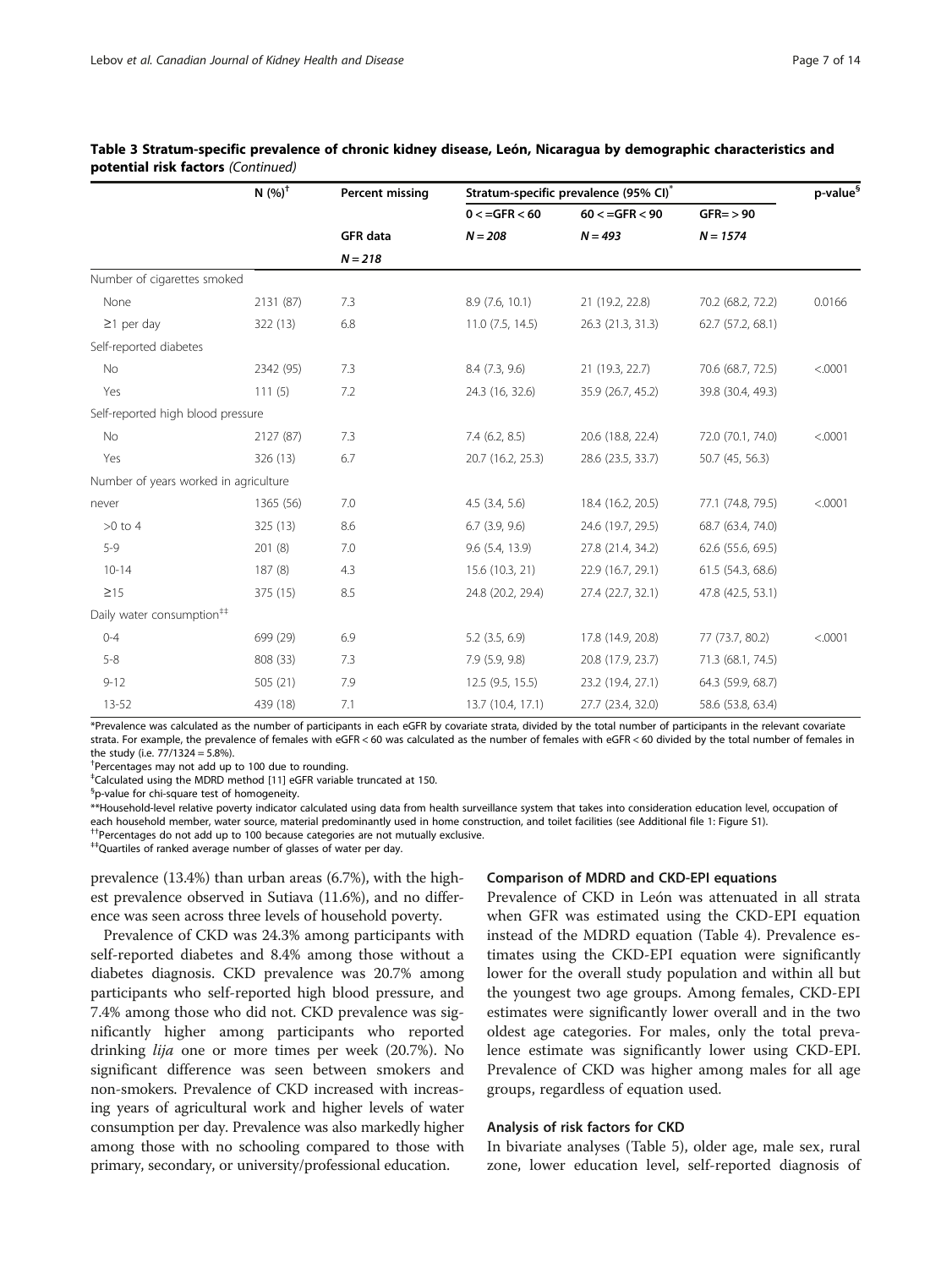<span id="page-7-0"></span>Table 4 CKD Prevalence (%) and 95% confidence intervals by age and sex: MDRD vs. CKD-EPI

|          | Total             |                       |     |                                   |          |             | <b>Males</b>          |     |                       |                  |  | <b>Females</b>              |  |                                               |                   |
|----------|-------------------|-----------------------|-----|-----------------------------------|----------|-------------|-----------------------|-----|-----------------------|------------------|--|-----------------------------|--|-----------------------------------------------|-------------------|
|          | MDRD <sup>*</sup> |                       |     | $CKD-EPI†$                        |          | <b>MDRD</b> |                       |     | <b>CKD-EPI</b>        |                  |  | <b>MDRD</b>                 |  | <b>CKD-EPI</b>                                |                   |
| Age      | N                 | Prevalence (95% CI) N |     | Prevalence (95% CI) $P^{\dagger}$ |          | N           | Prevalence (95% CI) N |     | Prevalence (95% CI) p |                  |  |                             |  | N Prevalence (95% CI) N Prevalence (95% CI) p |                   |
| 18-29 9  |                   | 1.6(0.5, 2.7)         | 6.  | 1.1(0.2, 2.0)                     | 0.35     | 8           | 3.8(1.2, 6.4)         |     | 2.4(0.3, 4.5)         | $0.3^{\circ}$    |  | 0.3(0.1, 1.7)               |  | 0.3(0.1, 1.7)                                 | $\qquad \qquad -$ |
| 30-39 28 |                   | 3.8(2.4, 5.2)         | 22  | 3(1.8, 4.2)                       | 0.01     | 23          | 6.9(4.2, 9.6)         | 19  | 5.7(3.2, 8.2)         | $0.1^{\circ}$    |  | 1.3(0.2, 2.4)               |  | $3$ 0.8 (0.3, 2.2)                            | $0.5^{\circ}$     |
| 40-49 40 |                   | 8.9(6.3, 11.5)        |     | $32$ 7.1 (4.7, 9.5)               | 0.005    | 28          | 15.4 (10.2, 20.6)     | 26  | 14.3 (9.2, 19.4)      | $0.5^{\circ}$    |  | $12 \quad 4.5 \ (2.0, 7.0)$ |  | $6\quad 2.2\ (0.4, 4.0)$                      | 0.01              |
| 50-59 68 |                   | 20.1 (15.8, 24.4)     | -57 | 16.8 (12.8, 20.8)                 | 0.0009   | -46         | 30.9(23.5, 38.3)      | 43  | 28.9 (21.6, 36.2)     | $0.3^{\circ}$    |  | 22 11.6 (7.0, 16.2)         |  | $14$ 7.4 (3.7, 11.1)                          | 0.005             |
| 60-70 48 |                   | 29.9 (23.7, 36.1)     |     | 53 25.1 (19.2, 31.0)              | 0.002    | 26          | 34.7 (23.9, 45.5)     | 25. | 33.3 (22.6, 44)       | 1.0 <sup>9</sup> |  | 37 27.2 (19.7, 34.7)        |  | 28 20.6 (13.8, 27.4)                          | 0.003             |
| Total    |                   | 208 9.1 (7.9, 10.3)   |     | 170 7.5 (6.4, 8.6)                | < 0.0001 | 131         | 13.8 (11.6, 16.0)     |     | 118 12.4 (10.3, 14.5) |                  |  | $0.0003$ 77 5.8 (4.5, 7.1)  |  | 52 3.9 (2.9, 4.9)                             | < 0.0001          |

\*MDRD: Modification of Diet in Renal Disease equation for estimating glomerular filtration rate.

† CKD-EPI: Chronic Kidney Disease Epidemiology Collaboration equation for estimating glomerular filtration rate.

‡ p-value for Mcnemar's test for paired data. §

<sup>§</sup>Mcnemar's exact test used for sparse data (i.e. when value for discordant pair MDRD='yes' and CKD-EPI="no" is less than 5).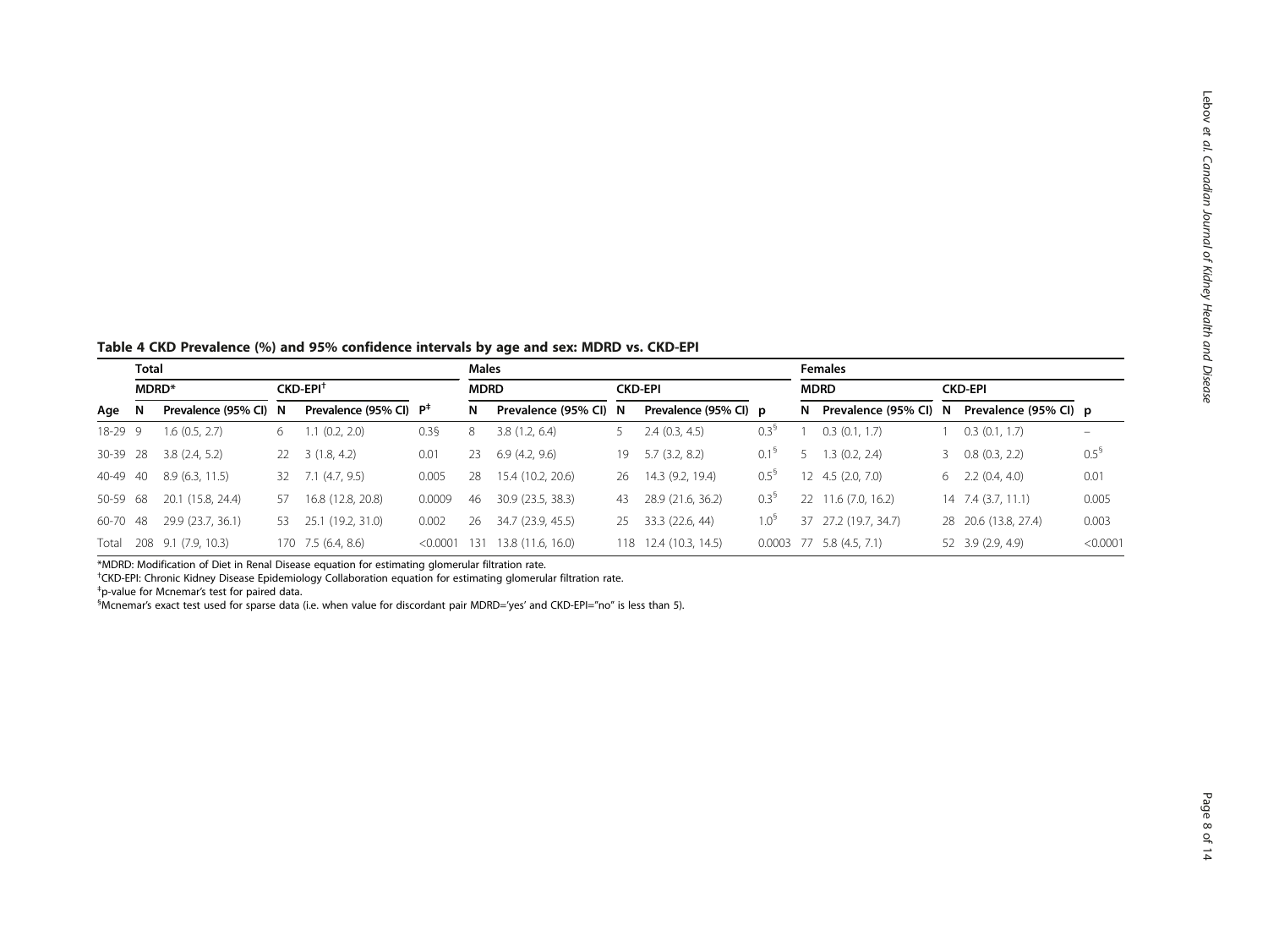|                                                  | <60 eGFR <sup>§</sup> N $(%)^{\dagger}$ | ≥60 eGFR N (%) <sup>†</sup> | Unadjusted POR (95% CI) | p-value | Adjusted POR (95% CI)* | p-value |
|--------------------------------------------------|-----------------------------------------|-----------------------------|-------------------------|---------|------------------------|---------|
| Sex                                              |                                         |                             |                         |         |                        |         |
| Female                                           | 77 (37)                                 | 1247 (60)                   | referent                |         | referent               |         |
| Male                                             | 131 (63)                                | 820 (40)                    | 2.59 (1.93, 3.47)       | < .0001 | 3.47 (2.50, 4.80)      | < .0001 |
| Age (categorical)                                |                                         |                             |                         |         |                        |         |
| 18-29                                            | 9(4)                                    | 539 (26)                    | Referent                |         | referent               |         |
| 30-39                                            | 28 (13)                                 | 700 (34)                    | 2.39 (1.12, 5.11)       | 0.0242  | 2.10 (0.98, 4.51)      | 0.0567  |
| 40-49                                            | 40 (19)                                 | 409 (20)                    | 5.85 (2.81, 12.20)      | < .0001 | 5.10 (2.43, 10.72)     | < .0001 |
| 50-59                                            | 68 (33)                                 | 271 (13)                    | 15.02 (7.38, 30.55)     | < .0001 | 11.96 (5.79, 24.71)    | < .0001 |
| 60-70                                            | 63 (30)                                 | 148(7)                      | 25.48 (12.38, 52.42)    | < .0001 | 23.3 (11.12, 48.83)    | < .0001 |
| Geographic Zone                                  |                                         |                             |                         |         |                        |         |
| Urban                                            | 97 (47)                                 | 1348 (65)                   | referent                |         | referent               |         |
| Rural                                            | 111(53)                                 | 719 (35)                    | 2.15 (1.61, 2.86)       | < .0001 | 2.10 (1.53, 2.89)      | < .0001 |
| Neighborhood                                     |                                         |                             |                         |         |                        |         |
| Mantica                                          | 39 (19)                                 | 575 (28)                    | referent                |         |                        |         |
| Perla                                            | 80 (38)                                 | 812 (39)                    | 1.45 (0.98, 2.16)       | 0.0656  | 1.67 (1.09, 2.56)      | 0.0194  |
| Sutiava                                          | 89 (43)                                 | 679 (33)                    | 1.93 (1.31, 2.86)       | 0.001   | 1.95 (1.27, 2.97)      | 0.0021  |
| Self-reported diabetes                           |                                         |                             |                         |         |                        |         |
| No                                               | 183 (88)                                | 1989 (96)                   | referent                |         | referent               |         |
| Yes                                              | 25 (12)                                 | 78 (4)                      | 3.48 (2.17, 5.60)       | < .0001 | 1.37 (0.81, 2.34)      | 0.2425  |
| Self-reported high blood pressure                |                                         |                             |                         |         |                        |         |
| No                                               | 145 (70)                                | 1826 (88)                   | referent                |         | referent               |         |
| Yes                                              | 63 (30)                                 | 241 (12)                    | 3.29 (2.38, 4.56)       | < .0001 | 2.07 (1.43, 3.02)      | 0.0001  |
| Education                                        |                                         |                             |                         |         |                        |         |
| University and Professional                      | 15(7)                                   | 403 (20)                    | referent                |         | referent               |         |
| Secondary                                        | 25 (12)                                 | 648 (31)                    | 1.04 (0.54, 1.99)       | 0.9141  | 1.13(0.57, 2.24)       | 0.7364  |
| Primary                                          | 113 (55)                                | 830 (40)                    | 3.66 (2.11, 6.35)       | < .0001 | 2.44 (1.35, 4.41)      | 0.003   |
| No schooling                                     | 54 (26)                                 | 184 (9)                     | 7.88 (4.34, 14.34)      | < .0001 | 4.24 (2.21, 8.14)      | < .0001 |
| Number of years worked in agriculture            |                                         |                             |                         |         |                        |         |
| None                                             | 57 (27)                                 | 1212 (59)                   | referent                |         | referent               |         |
| $>0-4$                                           | 20 (10)                                 | 277 (13)                    | 1.54 (0.91, 2.6)        | 0.1101  | 1.39 (0.80, 2.43)      | 0.24    |
| $5 - 9$                                          | 18(9)                                   | 169(8)                      | 2.26 (1.30, 3.94)       | 0.0038  | 1.70 (0.94, 3.06)      | 0.0773  |
| $10 - 14$                                        | 28 (13)                                 | 151(7)                      | 3.94 (2.43, 6.39)       | < .0001 | 2.55 (1.50, 4.32)      | 0.0005  |
| $15+$                                            | 85 (41)                                 | 258 (12)                    | 7.01 (4.88, 10.06)      | < 0001  | 2.91 (1.94, 4.38)      | < .0001 |
| Number of times drank unregulated alcohol (lija) |                                         |                             |                         |         |                        |         |
| None                                             | 185 (89)                                | 1979 (96)                   | referent                |         | referent               |         |
| $\geq$ 1 per week                                | 23 (11)                                 | 88 (4)                      | 2.80 (1.73, 4.53)       | < .0001 | 1.95 (1.13, 3.38)      | 0.0164  |
| Number of cigarettes smoked                      |                                         |                             |                         |         |                        |         |
| None                                             | 175 (84)                                | 1800 (87)                   | referent                |         | referent               |         |
| $\geq$ 1 per day                                 | 33 (16)                                 | 267 (13)                    | 1.27 (0.86, 1.88)       | 0.2317  | $0.86$ (0.56, 1.35)    | 0.5199  |
| Daily water consumption <sup>#</sup>             |                                         |                             |                         |         |                        |         |
| $0 - 4$                                          | 34 (16)                                 | 617 (30)                    | referent                |         | referent               |         |
| $5 - 8$                                          | 59 (29)                                 | 690 (33)                    | 1.55 (1.00, 2.40)       | 0.0482  | $0.98$ $(0.61, 1.56)$  | 0.9201  |
| $9 - 12$                                         | 58 (28)                                 | 407 (20)                    | 2.59 (1.66, 4.02)       | < .0001 | 1.62 (1.00, 2.63)      | 0.0488  |
| 13-52                                            | 56 (27)                                 | 352 (17)                    | 2.89 (1.85, 4.51)       | < .0001 | 1.80 (1.08, 2.98)      | 0.0231  |

<span id="page-8-0"></span>

| Table 5 Associations between chronic kidney disease and potential risk factors, León, Nicaragua |  |  |  |
|-------------------------------------------------------------------------------------------------|--|--|--|
|-------------------------------------------------------------------------------------------------|--|--|--|

† Percentages may not add up to 100 due to rounding.

\*Logistic regression model adjusted for sex, age (indicator-coded categorical variable), self-reported high blood pressure diagnosis, and self-reported diabetes diagnosis. §  $^{\circ}$ Calculated using the MDRD method [[11\]](#page-12-0) eGFR variable truncated at 150.<br>‡Quartiles of ranked average number of glasses of water per day.

Quartiles of ranked average number of glasses of water per day.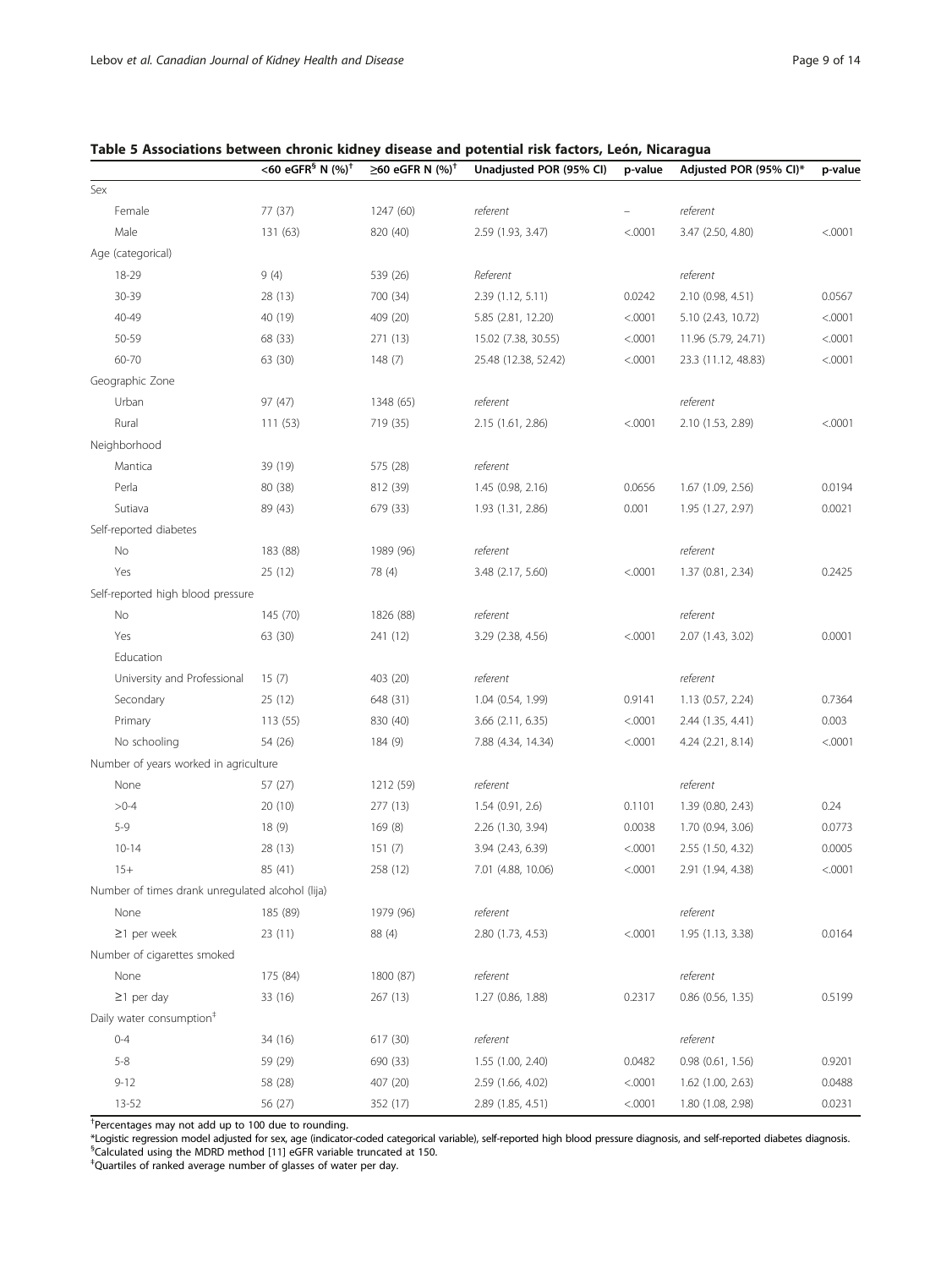high blood pressure, self-reported diagnosis of diabetes, more years of agricultural work, lija consumption, and higher levels of average daily water consumption were significantly associated with CKD. All pair-wise correlations of variables studied were between zero and ±0.4 with only three exceptions, years in agriculture and zone ( $\rho$  = 0.59), zone and education ( $\rho$  = -0.45) and education and years in agriculture ( $\rho = -0.45$ ), none of which reached our a priori correlation cut-point of 0.70 for modeling. In multivariable models controlling for age, sex, blood pressure and diabetes, all variables except for diabetes remained statistically significantly associated with prevalence of CKD at the alpha = 0.05 level. Men had an adjusted odds of CKD more than 3 times that of women (POR = 3.47; 95% CI: 2.50, 4.80), and this estimate remained statistically significant even when we further controlled for other factors associated with CKD prevalence and moderately correlated with sex, including zone (rural vs. urban), lija consumption, years of agricultural work, and water consumption (POR = 2.17; 95% CI: 1.49, 3.15, data not shown in Table [5](#page-8-0)). Living in a rural zone was associated with significantly increased prevalence of CKD (POR = 2.10; 95% CI: 1.53, 2.89). The prevalence odds ratio for those reporting a diagnosis of high blood pressure was 2.07 (95% CI: 1.43, 3.02), compared to those who did not report a diagnosis.

Those who reported drinking lija had a higher odds of CKD compared to those who did not (POR = 1.95; 95% CI: 1.13, 3.38). More years of work in agriculture was associated with a significantly higher odds of CKD compared to never working in agriculture (Figure 2), with prevalence odds ratios of 2.55 (95% CI: 1.50, 4.32) and 2.91 (95% CI: 1.94, 4.38) for those who reported working in agriculture for 10–14 years and ≥15 years, respectively. When limited to men, models revealed that years of agriculture remained highly important and conferred an increasing odds of CKD with increasing years of agricultural work as in the overall study data (Figure 2). Among women, the odds of CKD was significantly elevated among those who worked in agriculture for ten or more years, though estimates were less precise (Additional file [2](#page-12-0): Table S1). Of all models evaluated, the one limited to women showed the only impact of a self-reported history of diabetes with CKD (OR = 2.52, 95% CI: 1.23, 5.16 vs. model limited to men: OR = 0.78, 95% CI: 0.34, 1.79), adjusting for age, high blood pressure and years of agricultural work (data not shown in Additional file [2](#page-12-0): Table S1).

Participants who drank 13–52 glasses of water per day had a higher odds of CKD compared to those who drank 0–4 glasses of water per day (POR = 1.80; CI: 1.08, 2.98). Prevalence odds ratios for CKD increased with decreasing educational achievement. Odds of CKD for participants with no schooling were 4.24 times the odds of CKD for participants who attended university or professional school (95% CI: 2.21, 8.14).

#### Sensitivity analysis results

The magnitude of adjusted prevalence odds ratios and confidence limit ratios were similar when primary outcome results were compared to results using eGFR <60 vs. >90. Compared to the primary outcome categorization, effect estimates using an outcome categorization of eGFR <90 vs.  $\geq$  90 were generally muted. A few associations that were not significant using the primary outcome categorization became significant when using the eGFR <90 vs. ≥ 90 categorization, including self-reported diabetes (POR = 1.65; 95% CI: 1.05, 2.59), 30–39 year olds vs. 18–29 year olds (POR = 1.74; 95% CI: 1.25, 2.43), >0-4 years of agricultural work vs. none (POR = 1.39; 95% CI: 1.03, 1.88), and 5–9 years of agricultural work vs. none

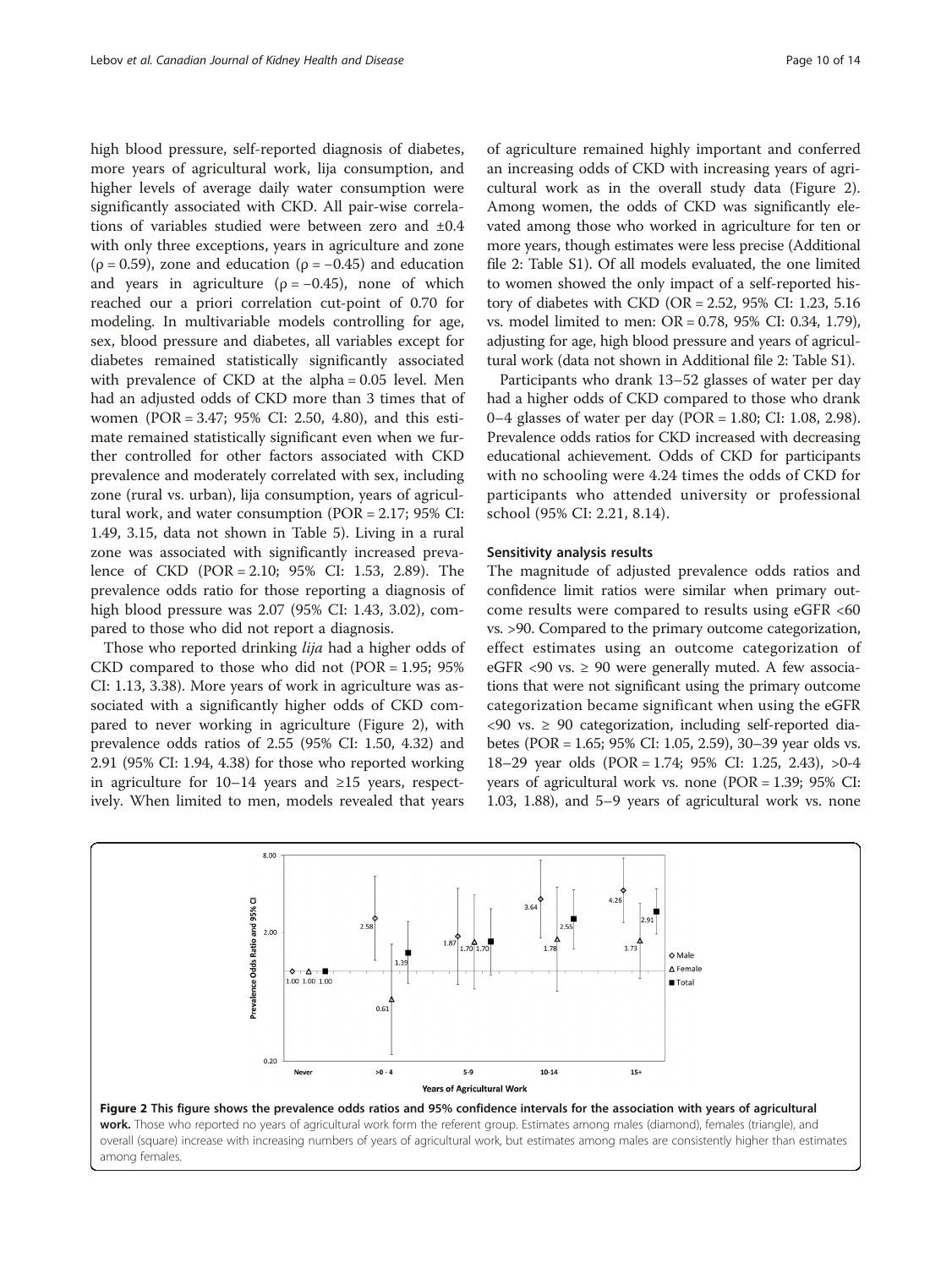(POR = 1.65; 95% CI: 1.23, 2.21). Inspection of the confidence limits revealed increased precision rather than substantial inflation of these estimates.

# Discussion

In this large, population-based study we found an overall CKD prevalence of 9.1% using the MDRD equation and 7.5% using CKD-EPI. These estimates are comparable to those found in regional studies, and validate the growing body of research indicating a CKD epidemic in the Western Pacific coastal region of Central America [[1,2,4-7](#page-12-0),[18](#page-12-0)]. Our study improves upon existing research in several ways. First, prior research used small nonpopulation-based samples from mainly rural areas. The use of random sampling methodology in this study improves generalizability of study results. Second, León's geographic and occupational diversity and existing demographic surveillance system make it an ideal location for assessing CKD prevalence across population characteristics. Third, the sample size in this study is over twice that of all prior studies in Nicaragua and, therefore, permits far more precise quantification of the associations between CKD prevalence and a variety of demographic and occupational factors, providing direction for future study.

The high prevalence among men in this study was striking. Whereas a higher prevalence of CKD among women is reported in both developed and developing nations [\[19](#page-12-0)], prevalence of CKD is reportedly higher among males in the Pacific coastal region of Central America, ranging from 14-26% [[1-4,7](#page-12-0)]. Our study found comparably high prevalence of eGFR < 60 among men (13.8%), more than twice that of women, and higher prevalence among males remained significant after adjustment for all other potential risk factors for CKD. CKD was present in women, but it was confined mainly to the older age groups. Direct standardization of study prevalence proportions using demographic data from the LHDSS and León Census revealed a general overestimation of prevalence, but prevalence estimates remained remarkably high, particularly among males living in rural areas (age-adjusted prevalence: 16.1%). A study by O'Donnell et al. estimated an 11% prevalence of moderately decreased kidney function (eGFR 30–59) and a 9% prevalence of severely decreased kidney function (eGFR < 30) among Nicaraguan men, while our study found CKD prevalence proportions of 7.9% and 3.6% among respective eGFR categories. By comparison, in the United States, where prevalence of diabetes and hypertension among the adult population are 10% and 40% respectively [[20](#page-12-0)], eGFR categories among males were 6% for eGFR 30–59 and 0.5 for eGFR < 30 [[21\]](#page-13-0).

As expected, CKD was associated with older age in our study, with prevalence estimates ranging from 1.6% in the youngest age category to 29.9% in the oldest age category. Yet, prevalence estimates among male study participants were significantly greater than estimates for females in all age categories. Our results mirror those of other studies, which show an elevated CKD prevalence among young adult males in the Pacific region of Central America [\[1](#page-12-0)-[4,7\]](#page-12-0).

High prevalence in this region has not been sufficiently explained by traditional biological risk factors. In our study, self-reported high blood pressure was a significant risk factor, but high blood pressure is a precursor to and an effect of CKD, making interpretation of a significant association between these two conditions problematic. Self-reported diabetes was a significant risk factor among females but not males, a finding consistent with results from a similar study in the region [[4\]](#page-12-0). The lack of association between CKD and diabetes among males in this study supports a hypothesis of a non-conventional CKD etiology in this region. This observation is strengthened by a recent publication which reported a new and unique renal disease morphology among El Salvadorian plantation workers diagnosed with chronic kidney disease of unknown origin [\[22\]](#page-13-0).

Similar to other studies conducted in Pacific coastal Central America [\[1,2,4](#page-12-0),[6](#page-12-0)], we found longer durations of agricultural work to be associated with CKD in multivariate logistic regression models. There are various hypotheses for this finding, including: repeated episodes of subclinical kidney injury due to chronic dehydration from long-term hard labor in conditions known to be conducive to dehydration [[23](#page-13-0)]; consumption of contaminated drinking water at work; chronic exposure to nephrotoxic pesticides; or a combination of all of these factors. The relationship among these factors and with CKD deserves further exploration.

Prior studies have suggested that chronic and severe dehydration may play a role in the development of CKD in affected populations [\[18\]](#page-12-0). Our finding of increased water consumption associated with elevated odds of CKD was also observed in a prior study conducted in a nearby region [\[1](#page-12-0)]. A significant positive association between daily consumption of large quantities of water and CKD may reflect higher prevalence of CKD among chronically dehydrated participants, an effect of prolonged ingestion of contaminated water, or an indication of a urine concentrating defect, leading to water loss and thus the need for increased water intake. Because accurate classification of water consumption is difficult using data from a single questionnaire, other methods of measuring daily water intake, such as direct observation or daily dietary records, should be employed in future studies.

Though the proportion of participants who reported drinking lija was small (5%), the prevalence odds ratio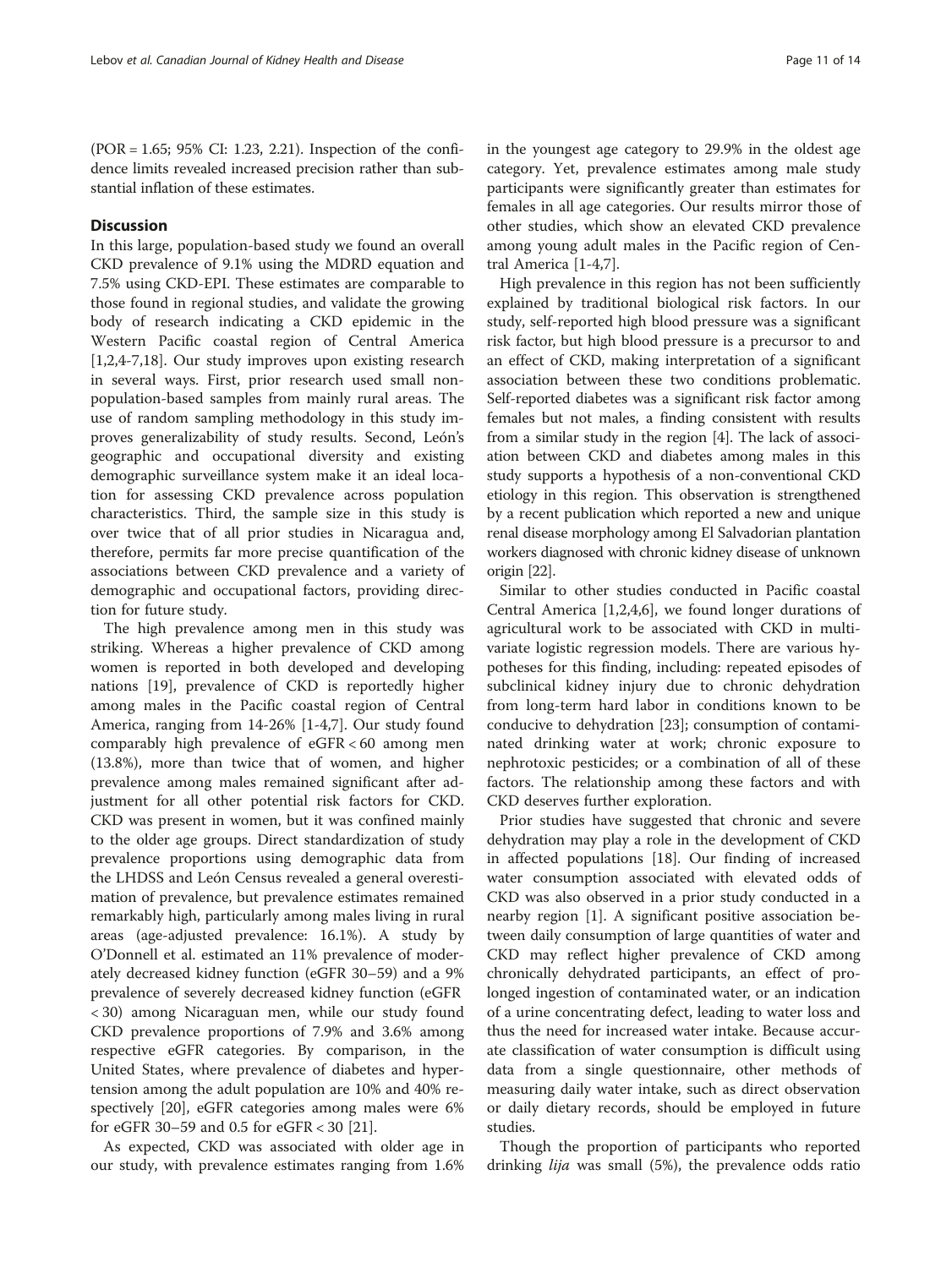for lija consumption vs. none was significant. Sanoff et al. [\[1](#page-12-0)] found increasing quartiles of lija consumption to be associated with increased odds of CKD. O'Donnell et al. also observed a positive association between lija and CKD, although the association was no longer significant after adjusting for age and sex [[2\]](#page-12-0). If a causal relationship between lija and CKD truly exists, the mechanism for this effect is unknown. Consumers may experience a direct nephrotoxic effect of chronic low grade methanol exposure due to the unregulated manufacture of lija. In 2006, lija contamination was responsible for 788 cases of methanol poisoning, including 44 deaths, in western Nicaragua [[24](#page-13-0)]. In the United States, moonshine consumption was found to be associated with nephrosclerosis, interstitial nephritis, and renal in-sufficiency [[25\]](#page-13-0). Furthermore, because *lija* is commonly mixed and stored in industrial metal containers [\[1](#page-12-0)], lija drinkers may inadvertently ingest small amounts of lead. Lead has been shown to contribute to nephrotoxicity [[26\]](#page-13-0), even at blood lead levels below 5 microg/dl [\[27](#page-13-0)]. Lija is now tightly regulated in Nicaragua, such that the design of future studies to investigate its role may be a challenge.

We also found a lack of education to be highly associated with CKD. No other studies in this region have found a distinct association between education level and CKD. In a country with such little wealth, education may be a better indicator of socioeconomic status than household poverty level. However, missing poverty data from the poorest neighborhood, Sutiava, may have biased estimates towards no association between poverty and CKD. Additionally, odds of CKD was elevated in Perla and Sutiava compared to Mantica, though the reason for this is unknown. Future studies should evaluate environmental and structural factors that may be different by neighborhood, such as water contamination and distance to a local clinic.

There are several limitations to our study. First, the cross-sectional nature of our study precludes the establishment of temporality between exposures and the outcome. However, assessing the true magnitude of this health problem in a large random sample of the population is an important first step. Second, due to the exploratory nature of this study and its purpose to inform future research, we were not able to obtain blood pressure measurements, diabetes biomarkers, height and weight, history of transplant, or information on nonsteroidal anti-inflammatory drug (NSAID) or prescription medication use. Higher diagnosis rates of hypertension and diabetes among cases vs. non-cases would bias results up and away from the null, whereas we did not observe an association with diabetes in adjusted analyses. Also, our finding of self-reported diabetes prevalence of 5% was comparable to the prevalence of self-

reported diabetes (5.3%) in a survey of diabetes and hypertension prevalence in Managua [\[28\]](#page-13-0), while our finding of 13% self-reported hypertension appears to be lower than that reported in the Managua report (17.6%). Still, the lack of clinical measurements of these conditions is a limitation, and efforts to clinically evaluate these conditions in future studies is necessary. Kidney transplants are extremely rare in Nicaragua [\[29\]](#page-13-0), and thus would be unlikely to affect our results. Prevalence of NSAID use and association with CKD has varied widely across studies in Nicaragua and El Salvador [[1](#page-12-0)-[3,6,7](#page-12-0),[30,31](#page-13-0)], but frequent NSAID use among agricultural workers who engage in strenuous manual labor may interact with other environmental factors to increase the risk of developing CKD. This interaction should be explored in future analyses. Third, significant differences in demographic factors among study participants compared to the original surveillance sample may limit the generalizability of study findings. However, prevalence proportions changed minimally when results were standardized to the demographic distribution of the surveillance population and patterns within demographic categories (e.g. high prevalence among males) were maintained. Fourth, the use of a single serum creatinine measurement to estimate GFR may result in some outcome misclassification. Further, the use of an estimating equation that has not been validated in Central American populations may contribute to this misclassification. However, the robustness of our findings is supported by a sensitivity analysis which showed an expected shift in adjusted prevalence odds ratios based on two additional outcome definitions. The weaker effect estimates observed with an outcome categorization of eGFR <90 vs.  $\geq$  90 were likely a consequence of including non-cases in the case definition. Lastly, in the absence of urinalysis, we were unable characterize renal damage or detect early stages of disease.

# Conclusion

In summary, prevalence of CKD is disturbingly high among adult males aged 59 and younger in León, Nicaragua. Elevated prevalence appears to be concentrated in rural zones and among agricultural workers. Our findings confirm those of other studies in the Pacific coastal regions of Central America, which point to the likely contribution of non-traditional risk factors to this burgeoning regional CKD epidemic. Future research should include detailed assessment of agricultural work history and working conditions, pesticide poisoning and heat stress events, historical and current NSAID use, and measurement of toxins in water and food, infectious diseases associated with renal failure, and use of local herbal medicines. Prior histopathological and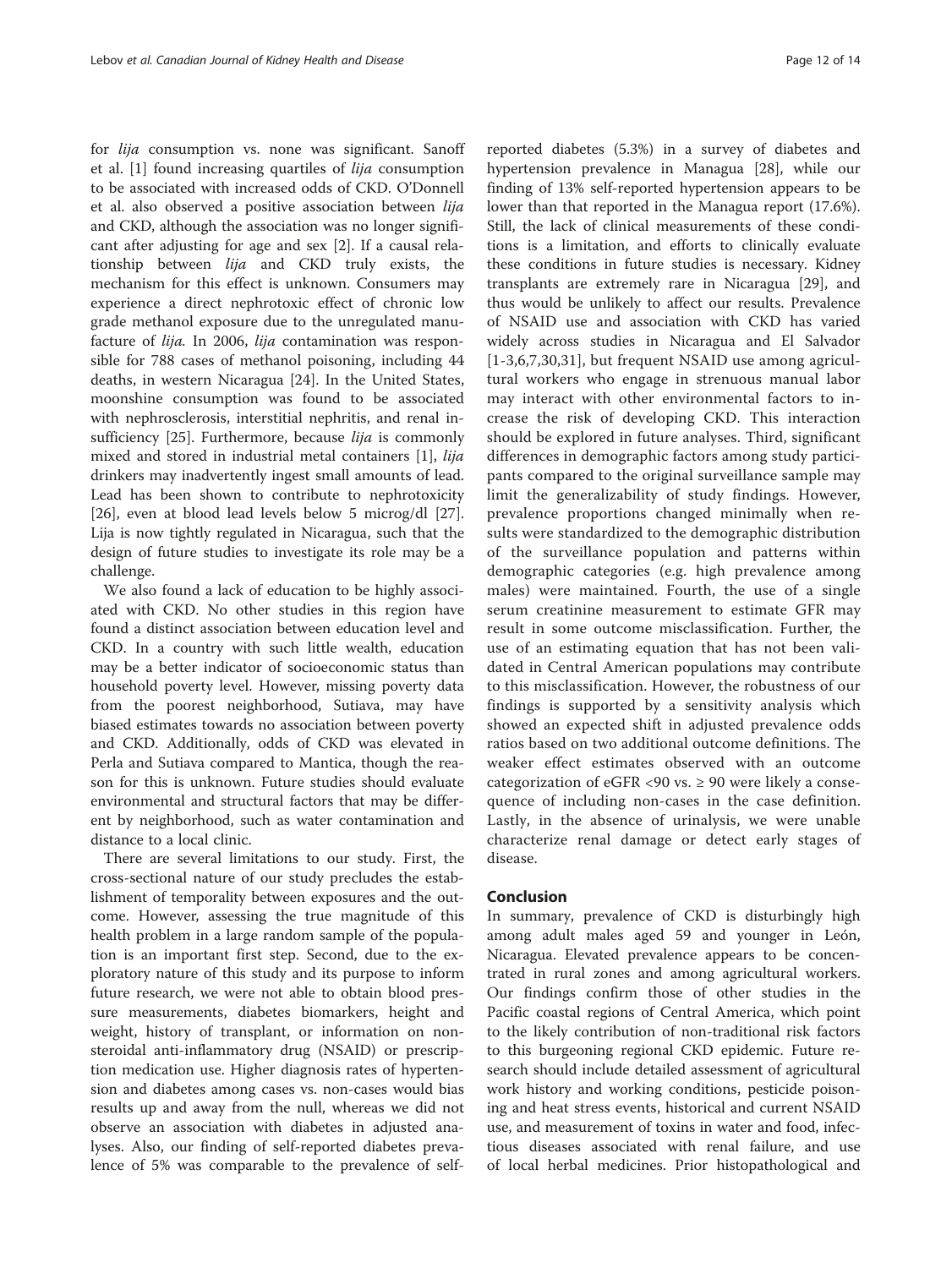<span id="page-12-0"></span>clinical research has informed a preliminary definition for Mesoamerican Nephropathy [[22](#page-13-0),[32](#page-13-0)], but additional studies which incorporate microscopic urinalysis, kidney biopsies, and more precise clinical assessments of comorbidities are needed to definitively characterize the predominant nephropathology in this region. Understanding the prevalence, risk factors, and biological etiology of CKD in Nicaragua is crucial for enabling the Nicaraguan Ministry of Health (MINSA) and external aid organizations to effectively allocate scant prevention and treatment resources within the health sector.

## Additional files

[Additional file 1: Figure S1.](http://www.cjkhd.org/content/supplementary/s40697-015-0041-1-s1.jpeg) Poverty Indicator based on Unsatisfied Basic Needs Index. We used the multi-dimensional Unsatisfied Basic Needs Index [9] to calculate and assign a relative poverty level for study participants. This figure depicts the four basic need areas and the process for assigning a score to each household in the demographic surveillance system. Each household's score was then assigned to each individual living in the household.

[Additional file 2: Table S1.](http://www.cjkhd.org/content/supplementary/s40697-015-0041-1-s2.docx) Associations between chronic kidney disease and potential risk factors, León, Nicaragua, by sex.

#### Abbreviations

ANOVA: Analysis of variance; CKD: Chronic kidney disease; CKD-EPI: Chronic Kidney Disease Epidemiology Collaboration (formula for calculating estimated glomerular filtration rate); eGFR: Estimated glomerular filtration rate; IDMS: Isotope dilution mass spectrometry; MDRD: Modification of Diet in Renal Disease (formula for calculating estimated glomerular filtration rate); LHDSS: León Health and Demographic Surveillance System; NSAID: Non-steroidal anti-inflammatory drug; POR: Prevalence odds ratio; UNAN: Spanish acronym for National Autonomous University of Nicaragua; UNC: University of North Carolina–Chapel Hill.

#### Competing interests

The authors declare that they have no competing interests.

#### Authors' contributions

JFL conducted the statistical analyses, interpreted the results and drafted the manuscript. EV, RP, SLS, REC, DRM and SLH conceived and designed the study and interpreted the results. EV, RP and EMP provided the leadership for the overall surveillance study and acquisition of data for this study. SLS and EC conducted and interpreted the calibration analyses of serum creatinine. All authors provided critical insights and editing on drafts and read and approved the final manuscript.

#### Acknowledgements

The authors would like to thank the following individuals for their contributions to the study: Ever Tellez, Leah Gordon, Alice Douglas, Alex Guarda, and the staff of the Center for Health and Demographic Research (CIDS) at the Autonomous University of Nicaragua in León (UNAN-León). Two abstracts related to this manuscript were submitted to the American Society for Nephrology for ASN Kidney Week 2012: "Prevalence of Chronic Kidney Disease in León, Nicaragua" and "Agricultural Work, Lija and Water Consumption Associated with Chronic Kidney Disease in León, Nicaragua".

#### Sources of support

Fogarty International Center (1R03TW008060) and the National Institutes of Diabetes and Digestive and Kidney Diseases (T32DK007750) and the Rome Foundation.

#### Author details

<sup>1</sup>UNC Kidney Center, 7024 Burnett-Womack CB # 7155, Chapel Hill, NC 27599-7155, USA. <sup>2</sup>Centro de Investigaciones e Intervenciones en Salud, León, Nicaragua. <sup>3</sup>Centro de Salud Torre Ramona, Unidad Docente de

Medicina Familiar y Comunitaria, Sector II, Zaragoza, España. <sup>4</sup>Duke University, Durham, NC. <sup>5</sup>Department of Physiological Sciences, UNAN-León, Nicaragua. <sup>6</sup>Department of Medicine, Vanderbilt University, Nashville, TN, USA. <sup>7</sup> Department of Medicine, UNC Chapel Hill, NC, USA

#### Received: 26 September 2014 Accepted: 31 January 2015 Published online: 24 February 2015

#### References

- 1. Sanoff SL, Callejas L, Alonso CD, Hu Y, Colindres RE, Chin H, et al. Positive association of renal insufficiency with agriculture employment and unregulated alcohol consumption in Nicaragua. Ren Fail. 2010;32(7):766–77.
- 2. O'Donnell JK, Tobey M, Weiner DE, Stevens LA, Johnson S, Stringham P, et al. Prevalence of and risk factors for chronic kidney disease in rural Nicaragua. Nephrol Dial Transplant. 2011;26(9):2798–805.
- 3. Orantes CM, Miguel Almaguer MD, Brizuela EG, Hernández CE, Amaya JC, Calero DJ, et al. Chronic kidney disease and associated risk factors in the Bajo Lempa Region of El Salvador: Nefrolempa Study, 2009. MEDICC Review.  $2011 \cdot 13(4) \cdot 14$
- 4. Peraza S, Wesseling C, Aragon A, Leiva R, Garcia-Trabanino RA, Torres C, et al. Decreased kidney function among agricultural workers in El Salvador. Am J Kidney Dis. 2012;59(4):531–40.
- 5. Orantes CM, Herrera R, Almaguer M, Brizuela EG, Nunez L, Alvarado NP, et al. Epidemiology of chronic kidney disease in adults of Salvadoran agricultural communities. MEDICC Rev. 2014;16(2):23–30.
- 6. Raines N, Gonzalez M, Wyatt C, Kurzrok M, Pool C, Lemma T, et al. Risk factors for reduced glomerular filtration rate in a Nicaraguan community affected by Mesoamerican nephropathy. MEDICC Rev. 2014;16(2):16–22.
- 7. Torres C, Aragon A, Gonzalez M, Lopez I, Jakobsson K, Elinder CG, et al. Decreased kidney function of unknown cause in Nicaragua: a communitybased survey. Am J Kidney Dis. 2010;55(3):485–96.
- Pena R, Perez W, Melendez M, Kallestal C, Persson LA. The Nicaraguan Health and Demographic Surveillance Site, HDSS-Leon: a platform for public health research. Scand J Public Health. 2008;36(3):318–25.
- 9. Boltvinik J. Poverty Measurement Methods: An Overview. New York: SEPED Series on Poverty Reduction, UNDP; 1998. [http://repository.mdp.ac.id/](http://repository.mdp.ac.id/ebook/library-ref-ind/ref-ind-1/application/poverty-reduction/Poverty/Poverty_Measurement_Methods.pdf) [ebook/library-ref-ind/ref-ind-1/application/poverty-reduction/Poverty/](http://repository.mdp.ac.id/ebook/library-ref-ind/ref-ind-1/application/poverty-reduction/Poverty/Poverty_Measurement_Methods.pdf) [Poverty\\_Measurement\\_Methods.pdf](http://repository.mdp.ac.id/ebook/library-ref-ind/ref-ind-1/application/poverty-reduction/Poverty/Poverty_Measurement_Methods.pdf) (January 25, 2005).
- 10. Pena R, Wall S, Persson LA. The effect of poverty, social inequity, and maternal education on infant mortality in Nicaragua, 1988–1993. Am J Public Health. 2000;90(1):64–9.
- 11. Levey AAS. Expressing the modification of diet in renal disease study equation for estimating Glomerular filtration rate with standardized Serum Creatinine values. Clinical chemistry (Baltimore, Md). 2007;53(4):766–72.
- 12. Rostoker G. Accuracy and limitations of equations for predicting the glomerular filtration rate during follow-up of patients with non-diabetic nephropathies. BMC nephrology. 2009;10(1):16.
- 13. Passing H, Bablok W. A new biometrical procedure for testing the equality of measurements from two different analytical methods. Application of linear regression procedures for method comparison studies in clinical chemistry, Part I. Clin Chem Lab Med. 1983;21(11):709–20.
- 14. Peake M. Measurement of serum creatinine–current status and future goals. Clinical biochemist reviews. 2006;27(4):173–84.
- 15. Goffin C. VIII CENSO DE POBLACIÓN Y IV DE VIVIENDA, 2005, vol. 4. Managua, Nicaragua: Instituto Nacional de Información de Desarrollo; Publisher, El Instituto Nacional de Estadísticas y Censos (INEC); 2006.
- 16. Levey AS, Stevens LA, Schmid CH, Zhang YL, Castro 3rd AF, Feldman HI, et al. A new equation to estimate glomerular filtration rate. Ann Intern Med. 2009;150(9):604–12.
- 17. Wilson EB. Probable inference, the law of succession, and statistical inference. J Am Stat Assoc. 1927;22(158):209–12.
- 18. Wesseling C, Crowe J, Hogstedt C, Jakobsson K, Lucas R, Wegman DH. Resolving the Enigma of the Mesoamerican Nephropathy: A Research Workshop Summary. American journal of kidney diseases: the official journal of the National Kidney Foundation 2013.
- 19. Levey AS, Coresh J. Chronic kidney disease. Lancet. 2012;379(9811):165–80.
- 20. Shahinian VB, Hedgeman E, Gillespie BW, Young EW, Robinson B, Hsu C-y, et al. Estimating prevalence of CKD stages 3–5 using health system data. Am J Kidney Dis. 2013;61(6):930–8.